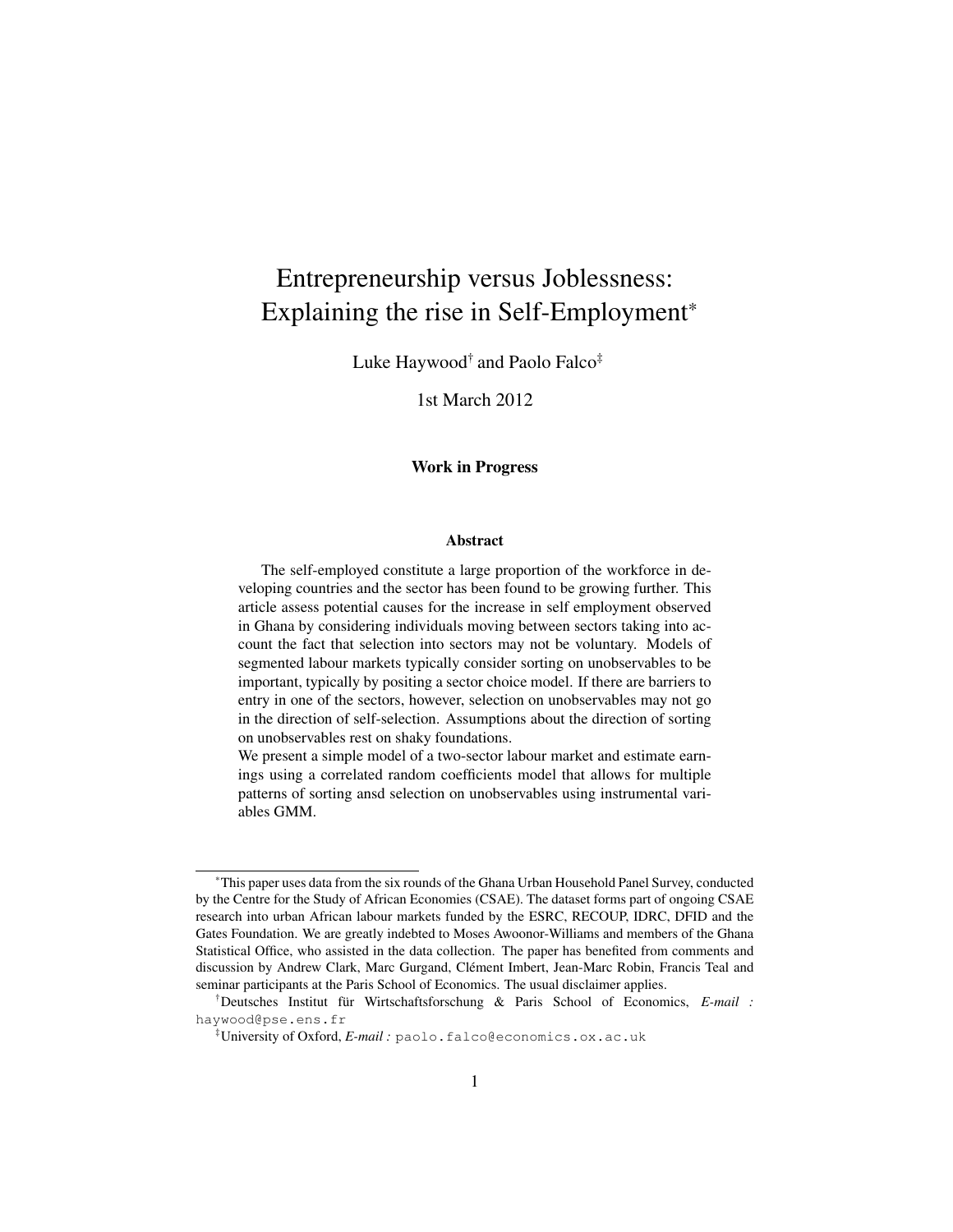# 1 Introduction

The self-employed constitute a large proportion of the workforce in developing countries and recent large-scale household data have confirmed an increase in selfemployment both in rural but especially urban contexts (see [Kingdon et al.](#page-22-0) [\(2006\)](#page-22-0)). In econonmics, self-employment is interpreted as entrepreneurship, i.e. the establishment of a business transforming capital and labour into output. However, in developing countries many self-employed operate with little to no capital, whilst wage jobs, often formal and in the public sector, are viewed as hard to access. Self-employment may not be chosen but rather result from barriers to entry for wage jobs.

An optimistic interpretation of this development notes that returns to capital in countries with many low-paid workers are typically high. More individuals becoming self-employed may then be a result of increased wealth and opportunities since it has been argued that capital constraints on the establishment of self-employed businesses are often binding [\(Evans and Jovanovic](#page-22-1) [\(1989\)](#page-22-1), [Magnac and Robin](#page-23-0) [\(1996\)](#page-23-0) and [Blanchflower and Oswald](#page-22-2) [\(1998\)](#page-22-2)). Self-employment may be a road to higher employment, reduced inequality in earnings and better working conditions.

A more pessimistic perspective is that for many individuals, wage work is not available and in absence of social protection or family transfers, self-employment may be the only means of survival. In this sense, part of the self-employment can be interpreted as the equivalent of unemployment in countries without social welfare systems. In fact, some of the urban self-employed may be viewed as forming a queue for salaried employment in Harris-Todaro-type models. This would imply that there exists a wage premium even controlling for selection on unobservables. We will test this hypothesis. We will also investigate additional factors influencing earnings in the two sectors.

Recently, [Poschke](#page-23-1) [\(2010\)](#page-23-1) uses Global Entrepreneurship Monitor data about declared reasons for self-employment. In particular, individuals state whether the reason for their self-employment is voluntary or not. Relevant findings are:

- there is more necessity self-employment in non-OECD countries
- necessity self-employment typically concerns small businesses
- the necessity self-employed are typically less educated and more often female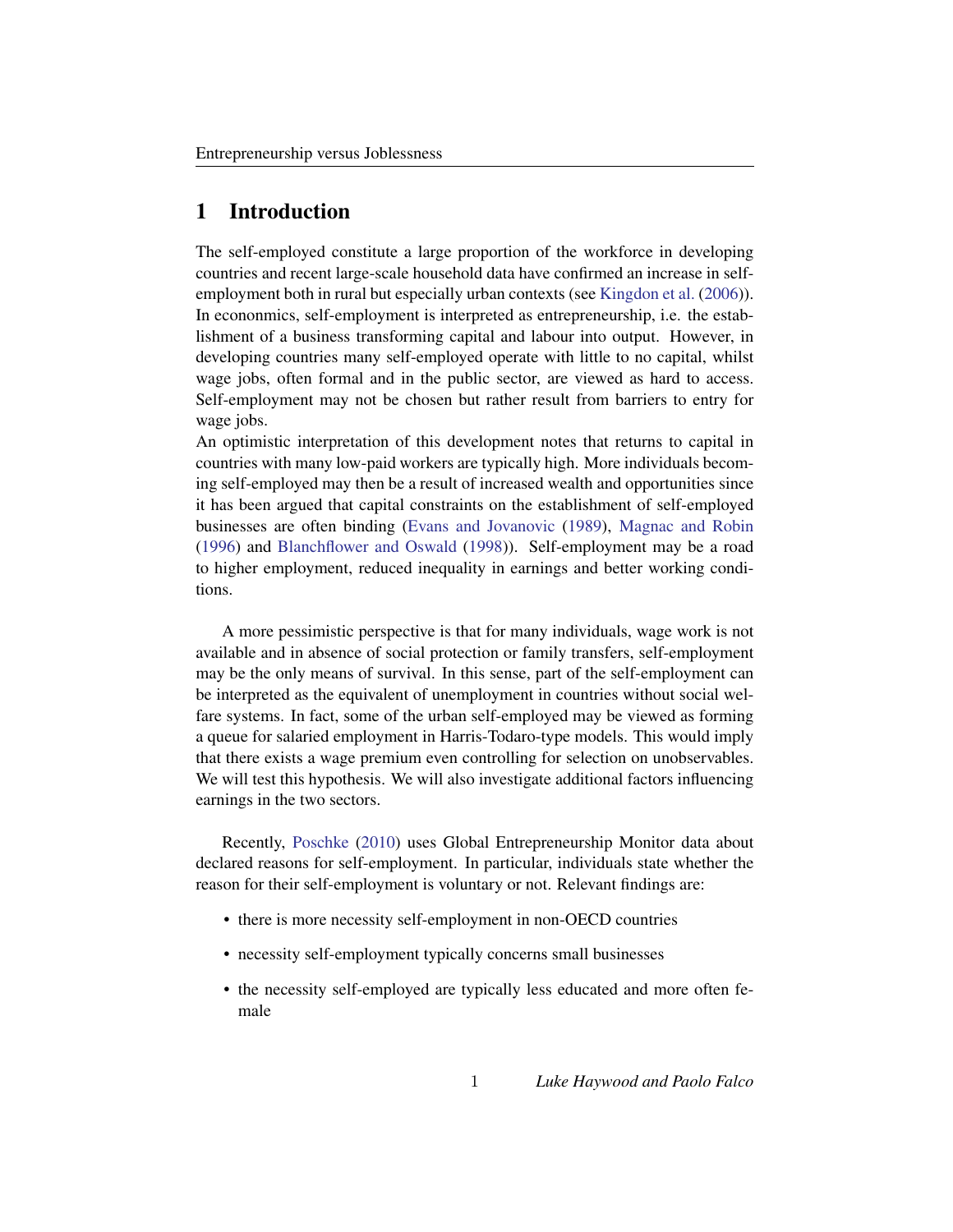• in some non-OECD countries the proportion of one-person self-employed firms reporting necessity self-employment reaches 50%

The strategy proposed in this article takes unobservables seriously, and in particular, sorting or selection on unobservables. Panel fixed effects are insufficient to control for individual unobservables, if their effect varies across sectors. Furthermore, we do not wish to make the assumption - standard in selection models - that individuals self-select into the sector which is for them more advantageous. This feature of selection models (the so-called single-crossing property) implies labour markets that efficiently match individuals to sectors based on unobservable characteristics. However, search models imply that sorting into the correct sector may be limited due to information problems. More importantly in our context, in developing countries many wage jobs are in the public sector where competitive market forces may compete with other selection mechanisms (e.g. social capital). Similarly, entry costs in the self-employed sector may vary in ways related to unobservables, for example by way of differences in access to credit.

The paper proceeds as follows. In section [\(2\)](#page-2-0) we present the basic model with a special focus on selection issues. Section [\(3\)](#page-5-0) considers identification and presents an estimation strategy using a correlated random coefficients model. Section [\(4\)](#page-9-0) presents the data. We then discuss results for sector earnings in section [\(5\)](#page-15-0) and show how these can be used to assess the extent of choice and necessity self-employment. This section is currently work in progress.

### <span id="page-2-0"></span>2 The Model

In this section we present a simple occupational choice framework. In line with occupational and sector choice models since [Roy](#page-23-2) [\(1951\)](#page-23-2), we take into account the fact that unobservable factors may importantly determine sectoral preferences. The situation is one in which selection on unobservables will occurr, but the singlecrossing property may not hold.

Explaining which factors can account for the rise in self-employment in developing countries appears crucial to assess the desirability of this trend but more importantly to make informed policy decisions.

Let worker  $i$  be endowed with time-varying characteristics (e.g. physical capital K), time-invarying characteristics (e.g. human capital  $h$ ) and unobservable sector-specific productivity  $\theta^w, \theta^{SE}$ .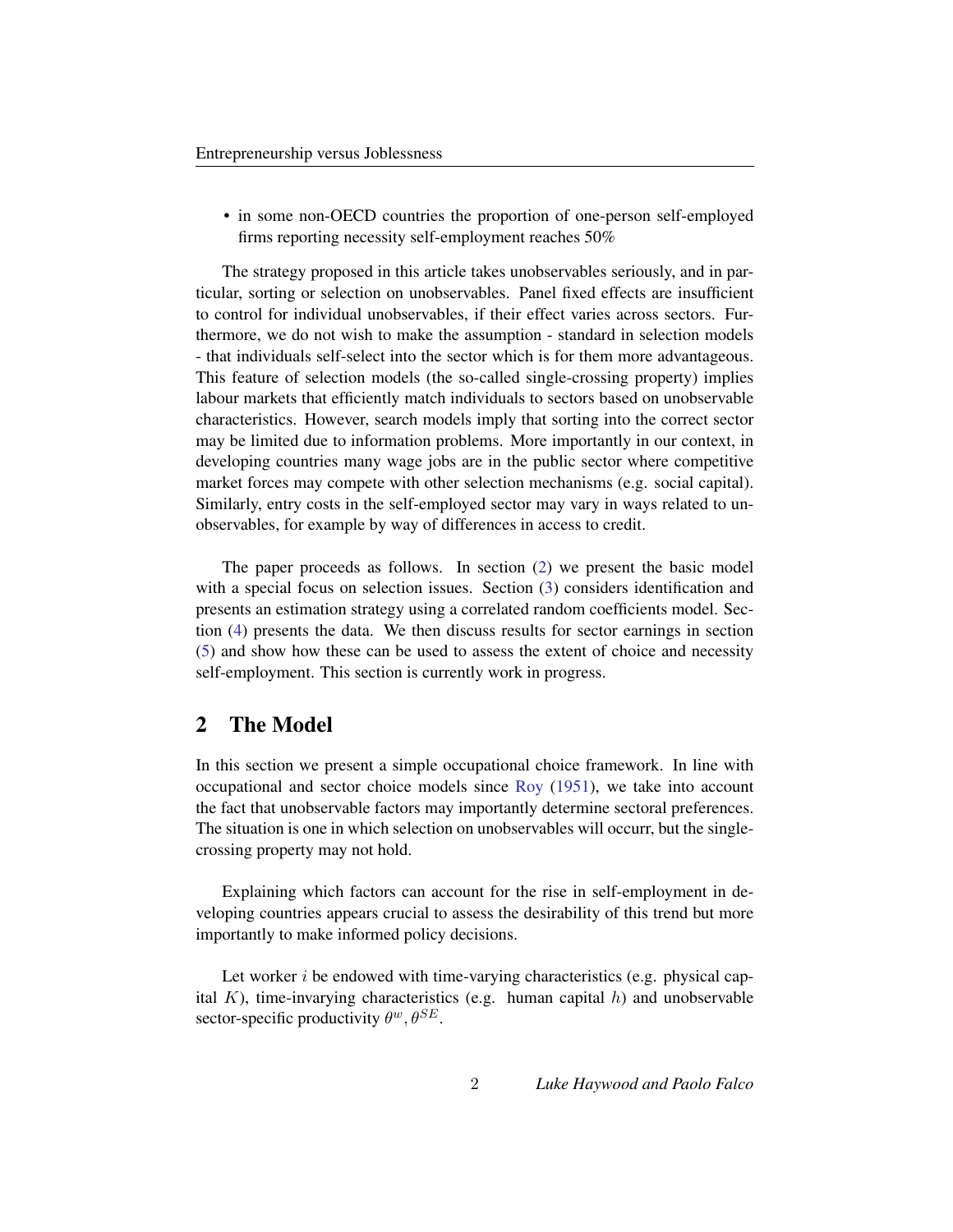#### 2.1 Sector Earnings

Our definition of physical capital encompasses both liquid savings and assets (under the assumption that the latter can easily be sold and re-invested). We take physical and human capital as given and do not make explicit the impact that sec-tor choice may have on capital accumulation<sup>[1](#page-3-0)</sup>.

Given these endowments, worker  $i$  optimally chooses between two alternative *employment strategies*: working as a self-employed or searching for a wage-job.

Using a log-linearised wage equation for self-employment, the worker will earn:

$$
R_{i,t}^{SE} = \alpha^{SE} h_i + \beta^{SE} K_{i,t} + \delta_t^{SE} + \theta_i^{SE} + u_{i,t}^{SE}
$$
 (1)

where  $K_{i,t}$ ,  $h_i$  indicate physical and human capital;  $\delta_t^{SE}$  designates macroeconomic effects on the self employed sector and  $u_{i,t}$  subsumes individual idiosyncratic factrs common across across sectors. In wage-employment, workers earn:

<span id="page-3-4"></span><span id="page-3-3"></span>
$$
R_{i,t}^w = \alpha h_i + \beta^w K_{i,t} + \delta_t^w + \theta_i^w + u_{i,t}^w
$$
 (2)

We can think of  $\beta^w$  as the market rate of return on savings (e.g. interest rate on bank deposits). Empirical studies consistently find that access to capital is an important determinant of self-employment, indicating that many "latent entrepreneurs" (REF) are credit constrained. We have measures of capital and es-timate returns to both sectors<sup>[2](#page-3-1)</sup>

Our model depicts a dual labour market, with employers of skilled labour on the one side (large private firms and the public secor, i.e. 'formal employers') and the self-employed on the other side (micro/small private enterprises). Access to formal jobs may be rationed in the sense that the number of workers who are willing to work for the equilibrium wage (at a given skill level) exceeds the number of available jobs. Such rationing could be the result of efficiency wage setting, institutional constraints or result from informational frictions<sup>[3](#page-3-2)</sup>.

<span id="page-3-0"></span><sup>&</sup>lt;sup>1</sup>One could endogenize physical capital accumulation in line with [Magnac and Robin](#page-23-0) [\(1996\)](#page-23-0) and human capital in line with [Keane and Wolpin](#page-22-3) [\(1997\)](#page-22-3), whereby putting a structure on individuals' expected ease of entry into the wage sector will be crucial in our set-up of entrance barriers, since the selection process of wage employment is not observed.

<span id="page-3-1"></span> $2$ The issue of endogeneity of capital with respect to past earnings maybe particularly problematic in the wage sector, an issue which we do not currently address.

<span id="page-3-2"></span><sup>&</sup>lt;sup>3</sup>Modeling wage-setting in the formal sector is beyond the scope of this article and we choose to remain suggestive on the causes of the imbalance. What we are interested in is allowing for workers seeking employment in the formal sector to be unsuccessful.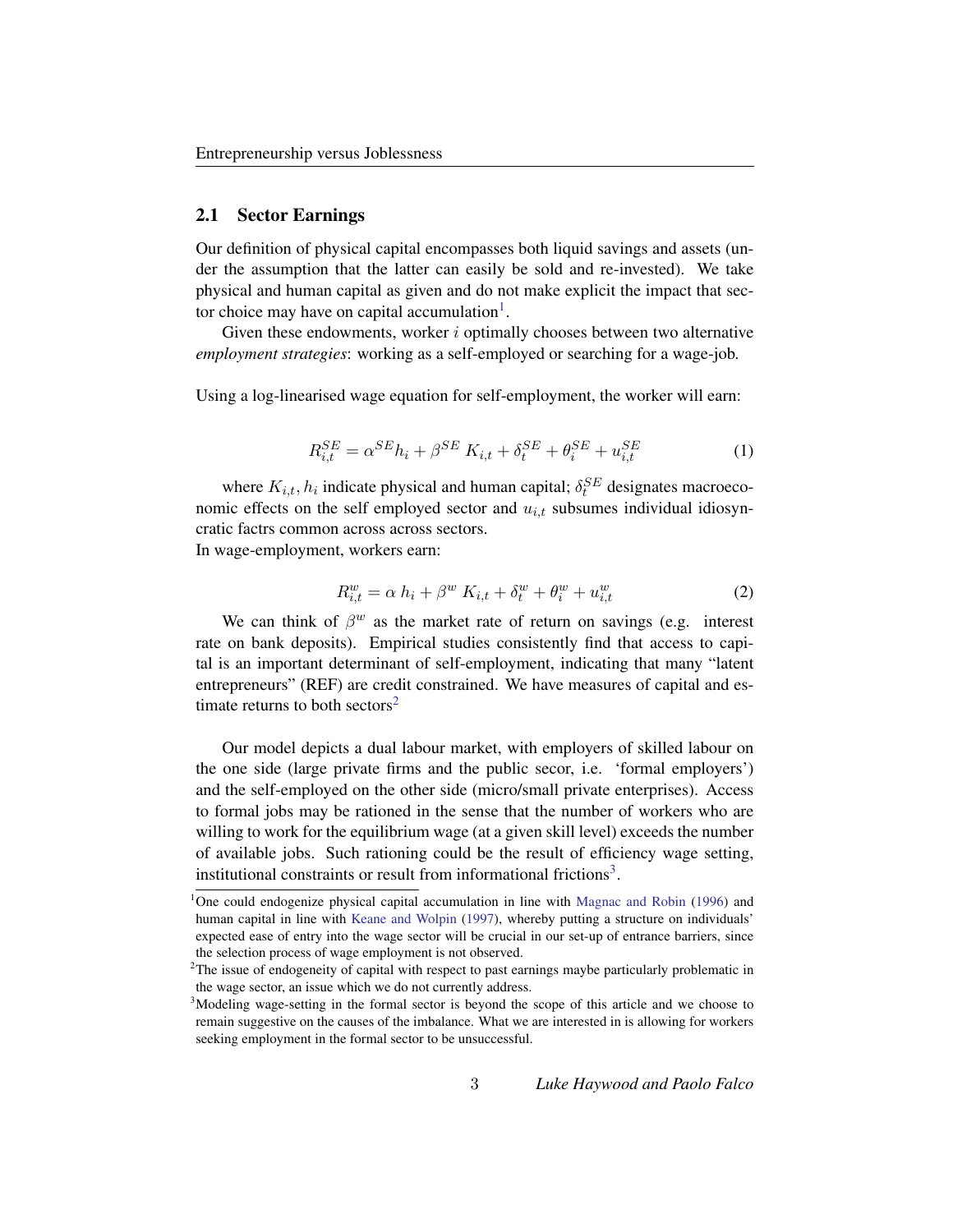We now provide a motivation for considering non-standard sorting by unobservables.

#### 2.2 Selection and Barriers to Entry

The classic Roy model is based on specialisation by comparative advantage. However, we would like to avoid the assumption of free sector choice according to earnings underlying most of the literature. Indeed, if there are job queues for entry into wage employment, we need to take into account not only self-selection by workers, but selection of workers by firms. It is however unclear how firms choose individuals - for example, to what extent firms can observe individual sector-specific performance  $(\theta_i^w, \theta_i^{SE})$ . Non-productive factors may also play a role in firms' selection choices, e.g. in the public sector (the dominant wage job employer in many developing countries).

A convenient way of specifying sector assignment is as a cost of entry: individuals self-select subject to entry costs (implicitly set by firms) into sectors which may depend on individuals' characteristics. One such exposition is given by [Magnac](#page-23-3) [\(1991\)](#page-23-3) moels entry costs as the result of job-queues whereby individuals in every period have a probability  $\tau$  of not finding a job. The waiting time can be formulated as a cost  $c(.)$ . We can expect  $c(.)$  to be a function of the determinants of wages:

$$
\ln \pi^{w}(x_{i}, \theta_{i})^{*} = (1 - \tau) \ln \pi^{w}(x_{i}, \theta_{i}) + \tau \ 0
$$
  
\n
$$
\ln \pi^{w}(x_{i}, \theta_{i})^{*} = \ln \pi^{w}(x_{i}, \theta_{i}) - \tau \ \pi^{w}(x_{i}, \theta_{i})
$$
  
\n
$$
\ln \pi^{w}(x_{i}, \theta_{i})^{*} = \ln \pi^{w}(x_{i}, \theta_{i}) - c(x_{i}, \theta_{i})
$$
\n(3)

We thus contend that individuals self-select subject to two constraints: They must choose employment strategies based on expected earnings in the two sectors (i.e. with knowledge of the determinants of earnings, but subject to stochastic variation) and they are faced not only with earnings differentials but (potentially individual-specific) entry costs<sup>[4](#page-4-0)</sup>. We can then think about the constrained choice

<span id="page-4-0"></span><sup>&</sup>lt;sup>4</sup>Given the binary choice framework used here only relative entry costs will determine choice. If entry costs are the same in the two sectors there is no role for entrance costs to determine sector choice, although labour market participation and hours of work - margins we do not consider here - may be affected by the overall level of such costs. Most obviously, capital constraints have been argued to create important entry costs for the self-employed sector.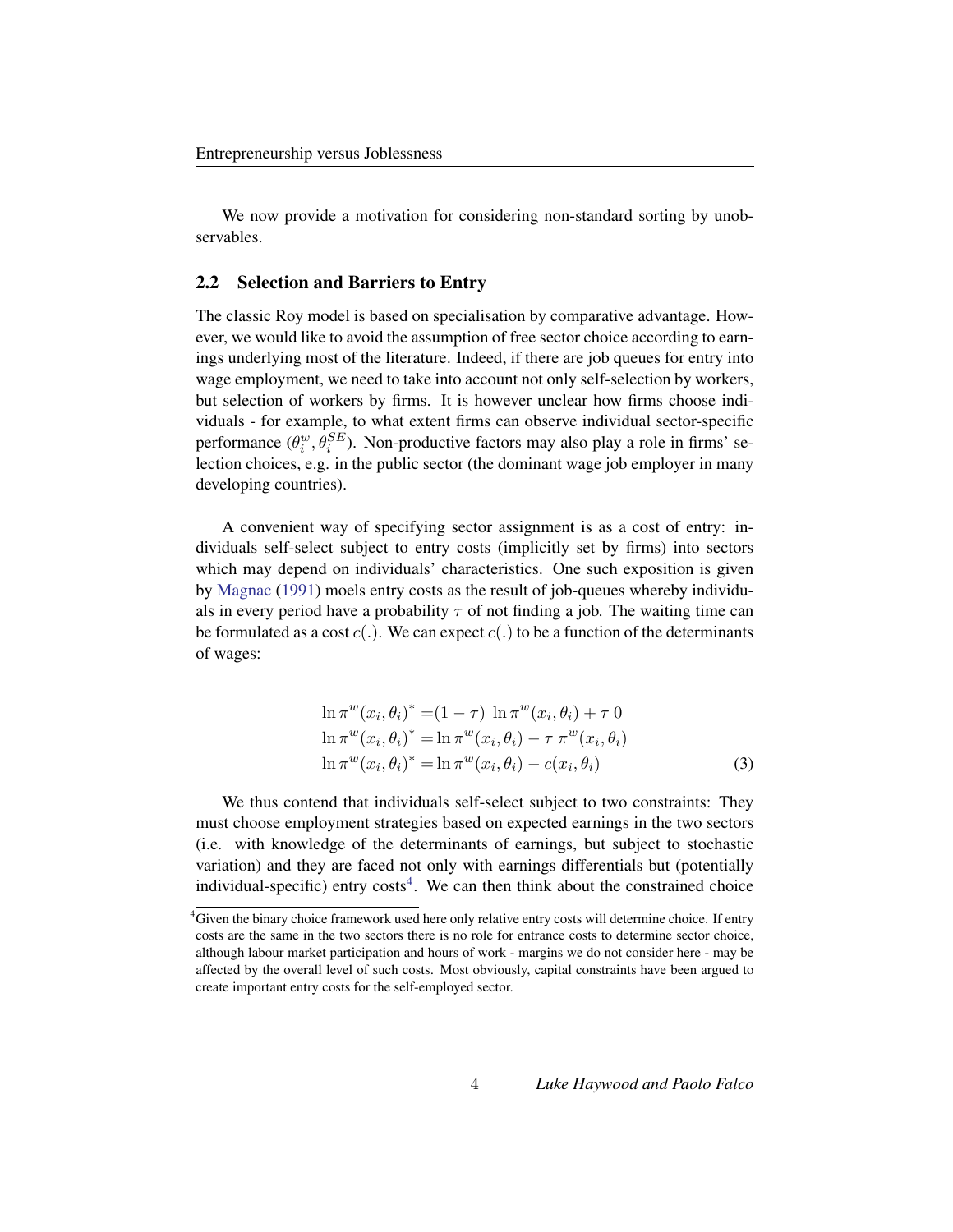of workers as follows:

$$
Pr(d_i^{SE}) = Pr\left(E\left(R^{SE}(x_{i,t}, \theta_i^{SE})\right) - c^{SE}(x_{i,t}, \theta_i^{SE}) + v_{i,t}^{SE} > E\left(R^w(x_{i,t}, \theta_i^w)\right) - c^w(x_{i,t}, \theta_i^w) + v_{i,t}^w\right)
$$
  
= 
$$
Pr\left(v_{i,t} < \Delta \hat{R}(x_{i,t}, \theta_i) - c(x_{i,t}, \theta_i)\right)
$$
  
= 
$$
\Phi_v\left(\Delta \hat{R}(x_{i,t}, \theta_i) - c(x_{i,t}, \theta_i)\right)
$$
 (4)

where  $v_{i,t} \equiv v_{i,t}^w - v_{i,t}^{SE}$ ,  $c(x_{i,t}, \theta_i) = c^{SE}(x_{i,t}, \theta_i^{SE}) - c^w(x_{i,t}, \theta_i^w)$  and  $\Delta R(x_{i,t}, \theta_i) = c^{SE}(x_{i,t}, \theta_i)$  $R^{SE}(x_{i,t}, \theta_i^{SE}) - R^{SE}(x_{i,t}, \theta_{i,t}^{w})$  and for some cumulative density function  $\Phi_v$  of the differenced idiosyncratic error,  $v_{i,t}$ .

In a standard wage wage regression, coefficients on  $x$  would give net returns taking into account the effect of x on earnings via  $\Delta R$  and c. In a two-stage model using instruments for sector choice or relying on parametric assumptions one could then take into account sector choice [\(Heckman](#page-22-4) [\(1976\)](#page-22-4)). However, these strategies require the unappealing assumption that workers who are more productive in the wage employed sector find a job there and vice-versa.

Our plan is to derive consistent estimate of  $\Delta R(x_{i,t}, \theta_i^{SE}, \theta_i^w)$  allowing for sorting according to  $c(.)$ . Given a consistent estimate of expected sector earnings differentials we can then use information about sector choice according to expected earnings. We are particularly interested in the evolution over time of the sector wage premia  $\delta$  and of potential changes in the returns to other observables ( $\beta$ ,  $\alpha$ ).

#### 2.3 Inactive and Unemployed Workers

Our current model rules out the possibility of unemployment/inactivity. It should not be forgotten, however, that results presented here are conditional on participation in the labour market, and evolutions in the labour market over time may also affect the composition of the labour force.

# <span id="page-5-0"></span>3 Identification and Estimation in the Correlated Random Coefficients Model

In this section we present a panel-based procedure that allows us to estimate the counterfactual earnings implied by our model allow for unspecified patterns of selection on unobservable characteristics. Thus we can estimate fractions of choice and necessity self-employed under the assumption that job queues may exist and selection is not necessarily based on a single threshold (as in self-selection models). In fact, we can estimate the importance and direction of selection effects. The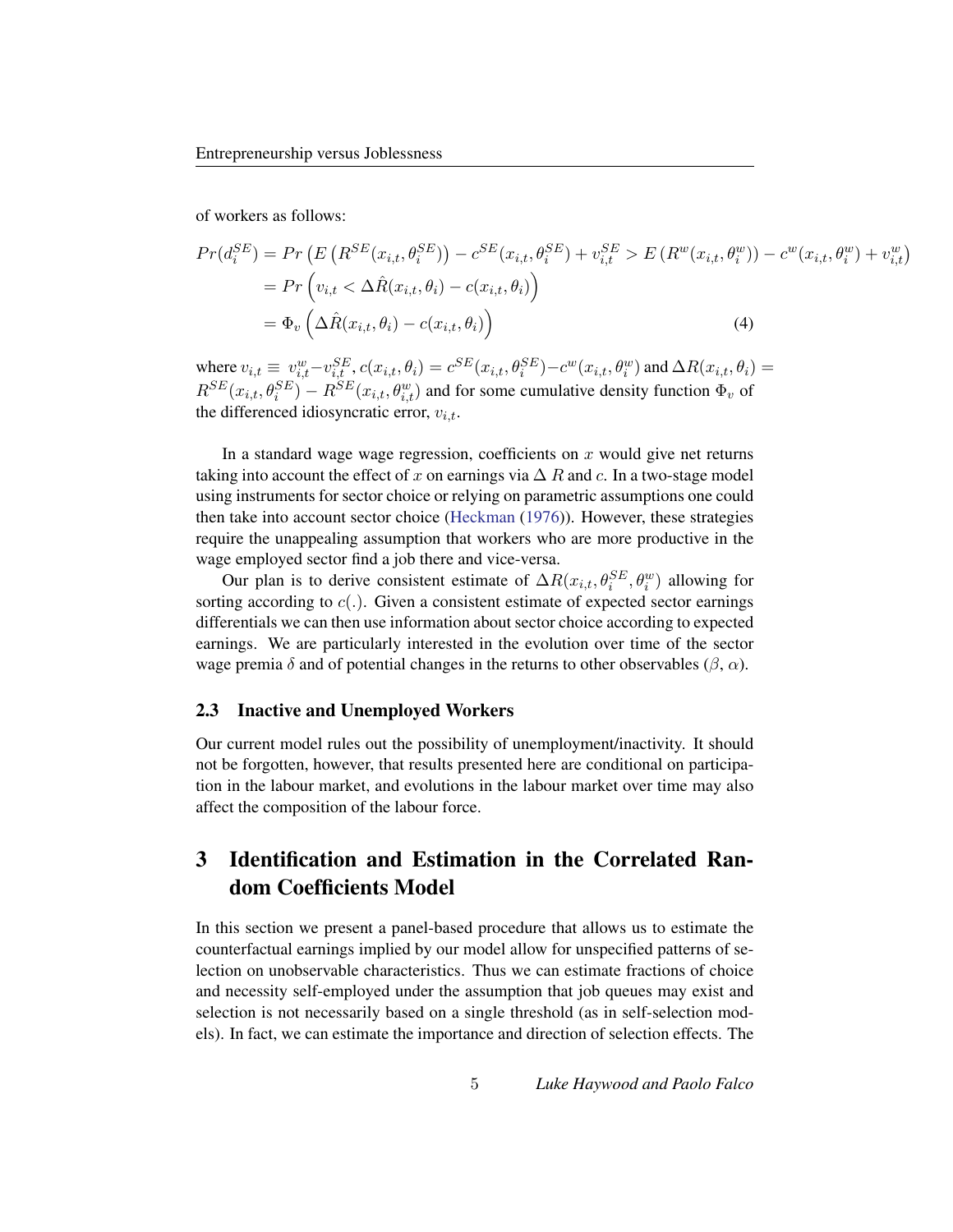procedure follows [Lemieux](#page-23-4) [\(1998\)](#page-23-4), who considers the union wage premium and has recently been applied by [Suri](#page-23-5) [\(2011\)](#page-23-5) to technological change.

Following [\(1\)](#page-3-3) and [\(2\)](#page-3-4)), let earnings in wage and self employment be given by

$$
R_{i,t}^{w} = \ln \pi^{w}(h_{i,t}, K_{i,t}) + \delta_{t}^{w} + \theta_{i}^{w} + u_{i,t}^{SE}
$$
 (5)

$$
R_{i,t}^{SE} = \ln \pi^{SE}(h_{i,t}, K_{i,t}) + \delta_t^{SE} + \theta_i^{SE} + u_{i,t}^{w}
$$
 (6)

We can then state earnings as function of the sector dummy  $d_i^{SE}$  indicating whether an individual is self-employed:

$$
R_{i,t} = \delta_t^w + d_{i,t}^{SE} \left( \delta_t^{SE} - \delta_t^w \right)
$$
  
+  $\alpha^w \ln \underline{\mathbf{h}}_{i,t} + d_{i,t}^{SE} \ln \underline{\mathbf{h}}_{i,t} \left( \alpha^{SE} - \alpha^w \right)$   
+  $\beta^w \ln K_{i,t} + d_{i,t}^{SE} \ln K_{i,t} \left( \beta^{SE} - \beta^w \right)$   
+  $\theta_i^w + d_{i,t}^{SE} \left( \theta_i^{SE} - \theta_i^w \right) + \varepsilon_{i,t}$  (7)

where  $\varepsilon \equiv d_{i,t}^{SE} \left( u_{i,t}^{SE} - u_{i,t}^{w} \right)$ . Using a simple projection, we can separate an absolute advantage component,  $\tau_i$ , from a comparative advantage component of individual unobserved heterogeneity,  $\theta_i^5$  $\theta_i^5$ .

$$
\theta_i^{SE} = b_{SE} \left( \theta_i^{SE} - \theta_i^w \right) + \tau_i \tag{8}
$$

$$
\theta_i^w = b_w \left( \theta_i^{SE} - \theta_i^w \right) + \tau_i \tag{9}
$$

<span id="page-6-4"></span><span id="page-6-3"></span>
$$
\theta_i \equiv b_w \left( \theta_i^{SE} - \theta_i^w \right) \tag{10}
$$

Where the projection coefficients are  $b_w \equiv \frac{\sigma_w^2 - \sigma_w, SE}{\sigma_w^2 - \sigma_w^2 - 2\sigma_w^2}$  $\frac{\sigma_w^2 - \sigma_{w,SE}}{\sigma_{SE}^2 - \sigma_w^2 - 2 \sigma_{w,SE}}$  and  $b_{SE} \equiv \frac{\sigma_{w,SE} - \sigma_{SE}^2}{\sigma_w^2 - \sigma_{SE}^2 - 2 \sigma_{w,SE}}$ .

We can then see in equations [\(11\)](#page-6-1) and [\(12\)](#page-6-2) that the model implies that the comparative advantage effect,  $\theta_i$ , is remunerated differentially in the two sectors unless  $\psi \equiv \frac{b_w}{b_{\text{GJ}}}$  $\frac{b_w}{b_{SE}} = 1$ , an equality we can test for.

$$
\theta_i^{SE} = \psi \ \theta_i + \tau_i \tag{11}
$$

<span id="page-6-2"></span><span id="page-6-1"></span>
$$
\theta_i^w = \theta_i + \tau_i \tag{12}
$$

<span id="page-6-0"></span><sup>&</sup>lt;sup>5</sup>As [Suri](#page-23-5) [\(2011\)](#page-23-5) notes, one can easily see that the  $\tau_i$  in equations [\(8\)](#page-6-3) and [\(9\)](#page-6-4) are the same by subtracting [\(9\)](#page-6-4) from [\(8\)](#page-6-3) and noting that  $b_{SE} + b_w = 1$  by construction.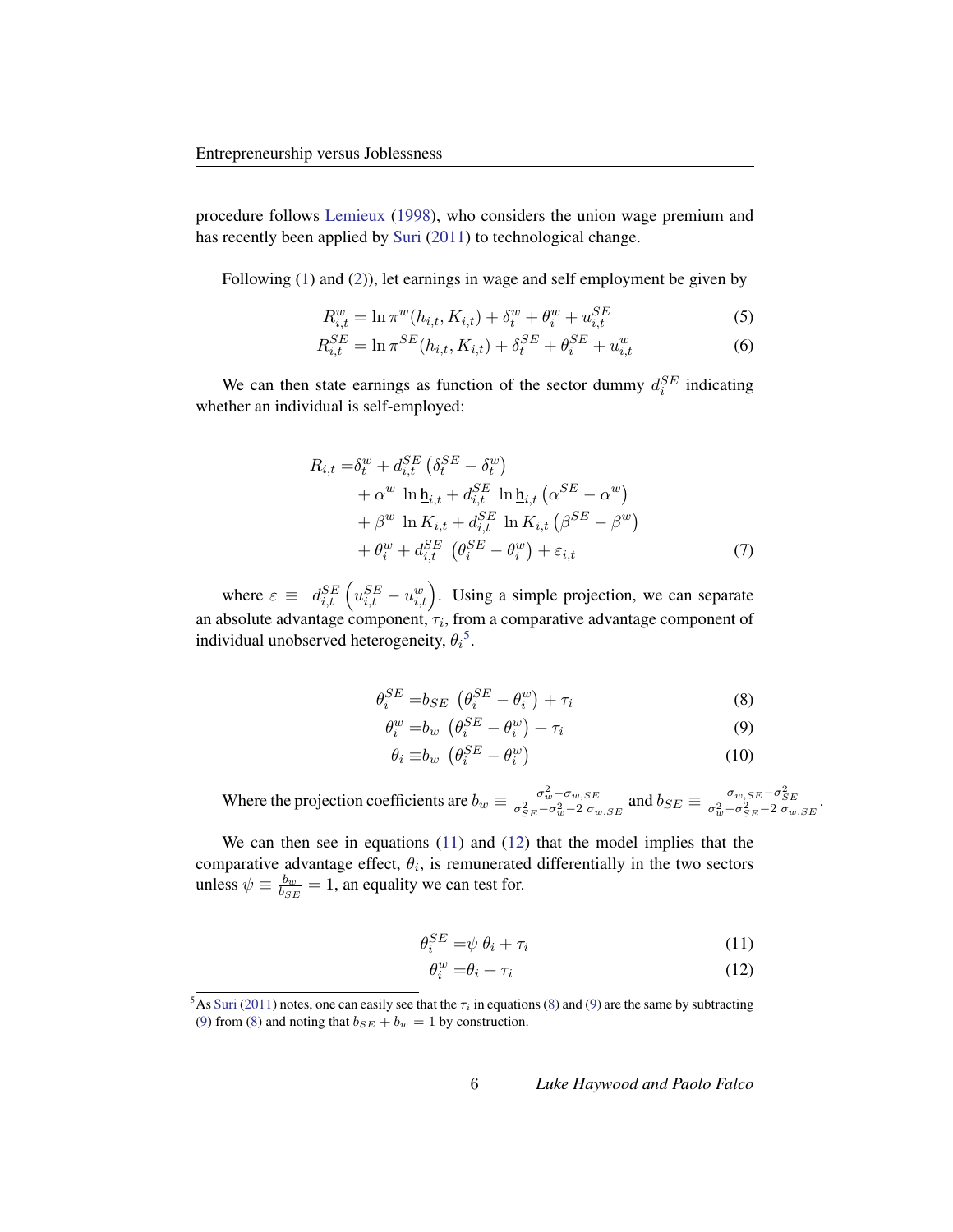Earnings can then be written as follows:

<span id="page-7-2"></span>
$$
R_{i,t} = \delta_t^w + d_{i,t}^{SE} \left( \delta_t^{SE} - \delta_t^w \right)
$$
  
+  $\alpha^w \ln \underline{\mathbf{h}}_{i,t} + d_{i,t}^{SE} \ln \underline{\mathbf{h}}_{i,t} \left( \alpha^{SE} - \alpha^w \right)$   
+  $\beta^w \ln K_{i,t} + d_{i,t}^{SE} \ln K_{i,t} \left( \beta^{SE} - \beta^w \right)$   
+  $\theta_i + d_{i,t}^{SE} \left( \psi - 1 \right) \theta_i + \tau_i + \varepsilon_{i,t}$  (13)

The newly introduced parameter  $\psi$  provides information about sorting: if  $\psi =$ 1, unobservable individual characteristics are not remunerated differently across sectors, i.e. comparative sector advantages, where they exist, are not remunerated accordingly. With no sorting on unobservables there is then no selection bias by estimating a first-differenced or fixed-effects model. If  $\psi > 1$  there exists a premium for workers whose comparative advantage is in self-employment if they work in this sector, whereas if  $\psi$  < 1 there is a premium for these workers in the wage sector. How might a situation arise in which  $\psi$  < 1? We sketch one situation below, and stress that if we wish to make no assumptions about sector allocation it is important not to restrict the potential direction of selection bias.

#### 3.1 Identification

Model identification relies on the classic panel data restriction that the idiosyncratic error terms  $u_{i,t}$  are uncorrelated with the covariates in all time periods. This allows for rich patterns of selection on the unobservables  $\theta_i$  but does not allow for sector choice to be a function of idiosyncratic errors  $u_{i,t}$ . Large income shocks may be thought to influence on sector choice. We can note that if such shocks operate by depleting individuals' level of capital this is an observable we can condition on. We can thus allow for selection due to this kind of shock.

Coefficients for the time-varying covariants  $\beta$  are identified by variation in returns across different levels of the covariates. The intuition for identification of  $\theta_i$  and  $\psi$  can best be seen when we consider the error structure for individuals with different histories of sector transition. For illustration, let us focus on the case where  $T = 2$ . We observe four transition types: self-employed stayers  $(S, S)$ , wage-employed stayers  $(w, w)$ , wage-to-self-employment  $(w, S)$  and selfemployment-to-wage-employment  $(S, w)$ .

<span id="page-7-0"></span>
$$
E\left[R_{t=1|S,S}\right] = \pi^{SE} + \delta_{t=1}^{SE} + \psi \theta_{S,S} \qquad E\left[R_{t=2|S,S}\right] = \pi^{SE} + \delta_{t=2}^{SE} + \psi \theta_{S,S} \tag{14}
$$

$$
E\left[R_{t=1|w,w}\right] = \pi^{w} + \delta_{t=1}^{w} + \theta_{w,w} \qquad E\left[R_{t=2|w,w}\right] = \pi^{w} + \delta_{t=2}^{w} + \theta_{w,w} \qquad (15)
$$

$$
E\left[R_{t=1|w,S}\right] = \pi^{SE} + \delta_{t=1}^{SE} + \psi \theta_{w,S} \qquad E\left[R_{t=2|w,S}\right] = \pi^{SE} + \delta_{t=2}^{SE} + \psi \theta_{w,S} \qquad (16)
$$

<span id="page-7-1"></span>
$$
E\left[R_{t=1|S,w}\right] = \pi^w + \delta_{t=1}^w + \theta_{S,w} \qquad E\left[R_{t=2|S,w}\right] = \pi^w + \delta_{t=2}^w + \theta_{S,w} \qquad (17)
$$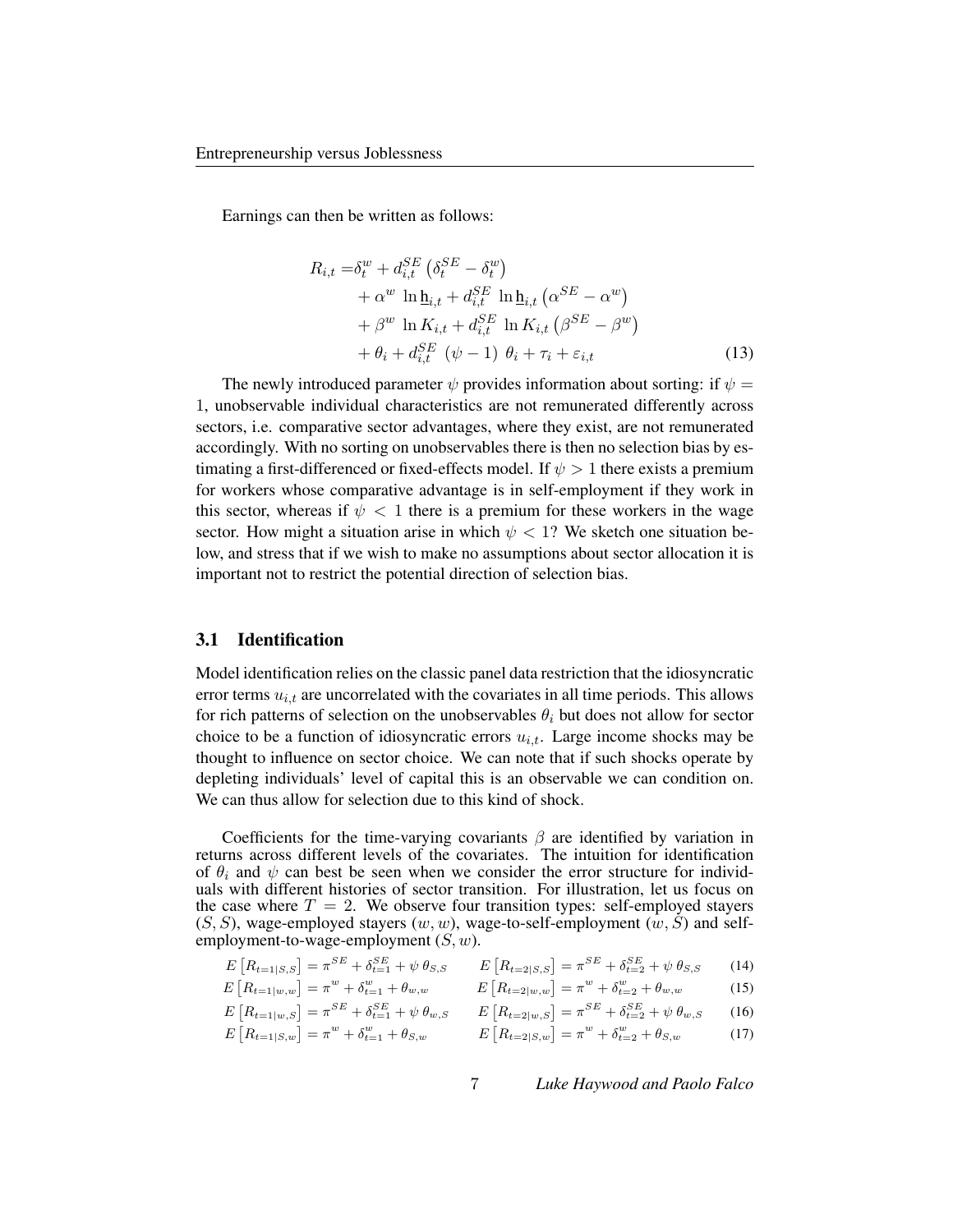After a normalization of theta using the restriction [\(18\)](#page-8-0), we see that with eight observations on the mean earnings in the eight groups in  $(14)-(17)$  $(14)-(17)$  $(14)-(17)$  we can identify the five structural parameters:  $\delta_{t=1}^{SE}, \delta_{t=2}^{SE}, \delta_{t=1}^{w}, \delta_{t=2}^{SE}, \psi$  as well as three points of the distribution of theta  $(\theta_{w,w}, \theta_{w,S}, \theta_{S,w})^6$  $(\theta_{w,w}, \theta_{w,S}, \theta_{S,w})^6$ .

<span id="page-8-0"></span>
$$
\frac{1}{T N} \sum_{t=1}^{T} \sum_{i=1}^{N} \theta_{i(t)} = 0
$$
\n(18)

We can note that a fixed effects framework would assume that  $\theta$  does not depend on sector mobility, i.e. would impose that  $E(\theta_{i,k}) = 0 \ \forall \ j,k \in [S,w].$ Selection-corrected models in the spirit of [Heckman](#page-22-4) [\(1976\)](#page-22-4) impose sign restrictions on the expected mean values of  $\theta$  depending on the types of transition, positing for example that  $E[\theta_{S,S}] \geq E[\theta_{w,w}].$ 

Flexibility with respect to the distribution of  $\theta$  is important in our context: If there are job queues for wage sector employment it is unclear how the sorting process will work. Sorting on unobservables may conceivably go either way:

- Assume first that firms do not observe workers' comparative advantage  $\theta_i$ and choose randomly from the queue of workers applying for a job. Assume furthermore that waiting costs are easier to shoulder for individuals with more friends and family find it easier to support them. These same characteristics may make individuals (conditional on observables) relatively more succesful in self-employment (acquaintances being potential customers): then we might expect a positive association between wage employment and comparative advantage for self-employment.
- Second, assume workers and firms observe workers' comparative advantage (i.e. their match quality) and waiting costs are randomly distributed. Other things being equal this will lead to an assignment of individuals with relatively low values of  $\theta$  to wage employment.

Since we are agnostic about the actual selection mechanism, we want to allow for the fact that either of the two scenarios may be possible.

Note thatm measures of human capital such as education, experience or age typically do not vary (conditional on a linear time trend) and are thus not identified

<span id="page-8-1"></span><sup>&</sup>lt;sup>6</sup> From this we can easily see that our method of estimating  $\theta$  is consistent only for large T, as in standard panel data models.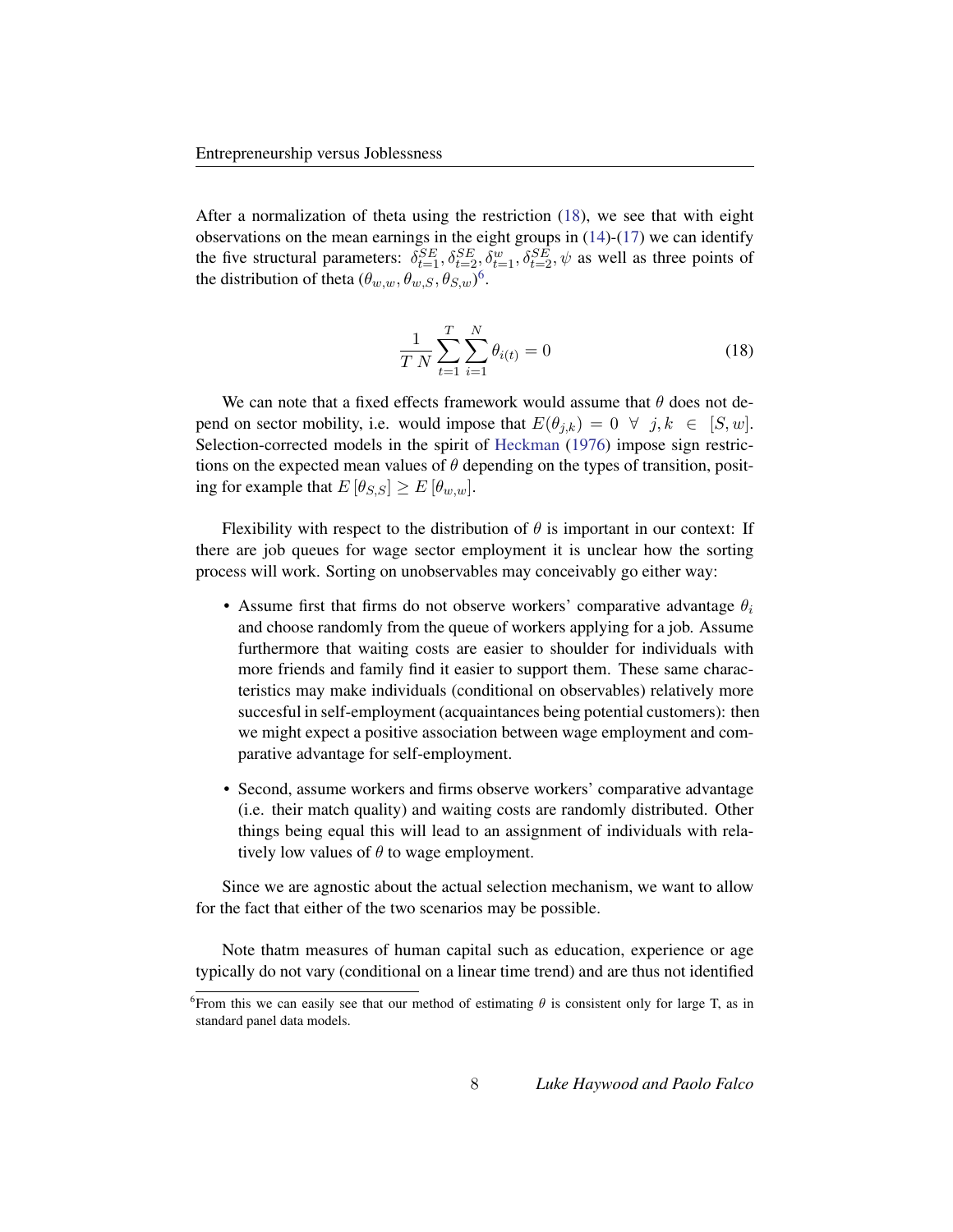within sectors. As in other panel frameworks, we can identify the difference in remuneration of these factors only by looking at differences in remuneration across sectors<sup>[7](#page-9-1)</sup>.

We can note that the sign of  $\psi$  also has direct welfare consequences: if  $\psi$  < 1 then the degree of inequality across sectors is lower than it would be if sector allocation was random whereas for  $\psi > 1$  the opposite holds. Note that this does not imply that specialisation increases inequality overall<sup>[8](#page-9-2)</sup>.

#### 3.2 Estimation

Due to the assumption of sector-specific rewards to individual effects, standard panel data methods using differencing or fixed effects analyses will not remove the unobservable individual effect  $\theta_i$ . However, following [Chamberlain](#page-22-5) [\(1982\)](#page-22-5) and [Lemieux](#page-23-4) [\(1998\)](#page-23-4) we can solve explicitly for  $\theta_i$  in [\(13\)](#page-7-2) and replace this expression in the general earnings equation.

$$
\theta_{i} = R_{i,t-1} - \left[ \frac{\delta_{t-1}^{w} + d_{i,t-1}^{SE} \delta_{t-1} + \gamma^{w} \ln x_{i,t-1} + d_{i,t-1}^{SE} \ln x_{i,t-1} \gamma + \tau_{i} + \varepsilon_{i,t-1}}{1 + d_{i,t-1}^{SE} (\psi - 1)} \right]
$$
(19)

where  $x = (h, K), \gamma = (\alpha, \beta)$  and  $\gamma \equiv \gamma^{SE} - \gamma^{w}$ .

$$
R_{i,t} = G_t\left(x_{i,t}, d_{i,t}^{SE}\right) + \frac{1 + d_{i,t} \psi}{1 + d_{i,t-1} \psi}\left[R_{i,t-1} - G_{t-1}\left(x_{i,t-1}, d_{i,t-1}^{SE}\right)\right] + \varepsilon_{i,t}
$$
\n(20)

where  $G_t(x_{i,t}, d_{i,t}^{SE}) \equiv \delta_t^w + d_{i,t}^{SE} \delta_t + \gamma^w \ln x_{i,t} + d_{i,t}^{SE} \ln x_{i,t} \gamma$  and  $\varepsilon_{i,t} \equiv u_{i,t} + \tau_i$  $1+d_{i,t} \psi$  $\frac{1+d_{i,t} \psi}{1+d_{i,t-1} \psi}$   $(u_{i,t} + \tau_i)$ .

### <span id="page-9-0"></span>4 Data

We apply our model using data from the Ghana Household Urban Panel Survey ('GHUPS'), conducted by the Centre for the Study of African Economies (CSAE) at the University of Oxford. The survey was first conducted in 2004 and it now spans 7 years, an unusual length for panel data-sets in developing countries. The

<span id="page-9-1"></span><sup>&</sup>lt;sup>7</sup>More precisely, in the current context we are not performing linear differencing, but non-linear quasidifferencing. This means that we identify not the difference, but the quasi-difference  $\beta^{SE} - \frac{1}{\psi} \beta^w$ 

<span id="page-9-2"></span> ${}^{8}$ For a nice parametric example in the spirit of [Roy](#page-23-2) [\(1951\)](#page-23-2) where specialisation reduces inequality overall, see [Heckman and Honore](#page-22-6) [\(1990\)](#page-22-6).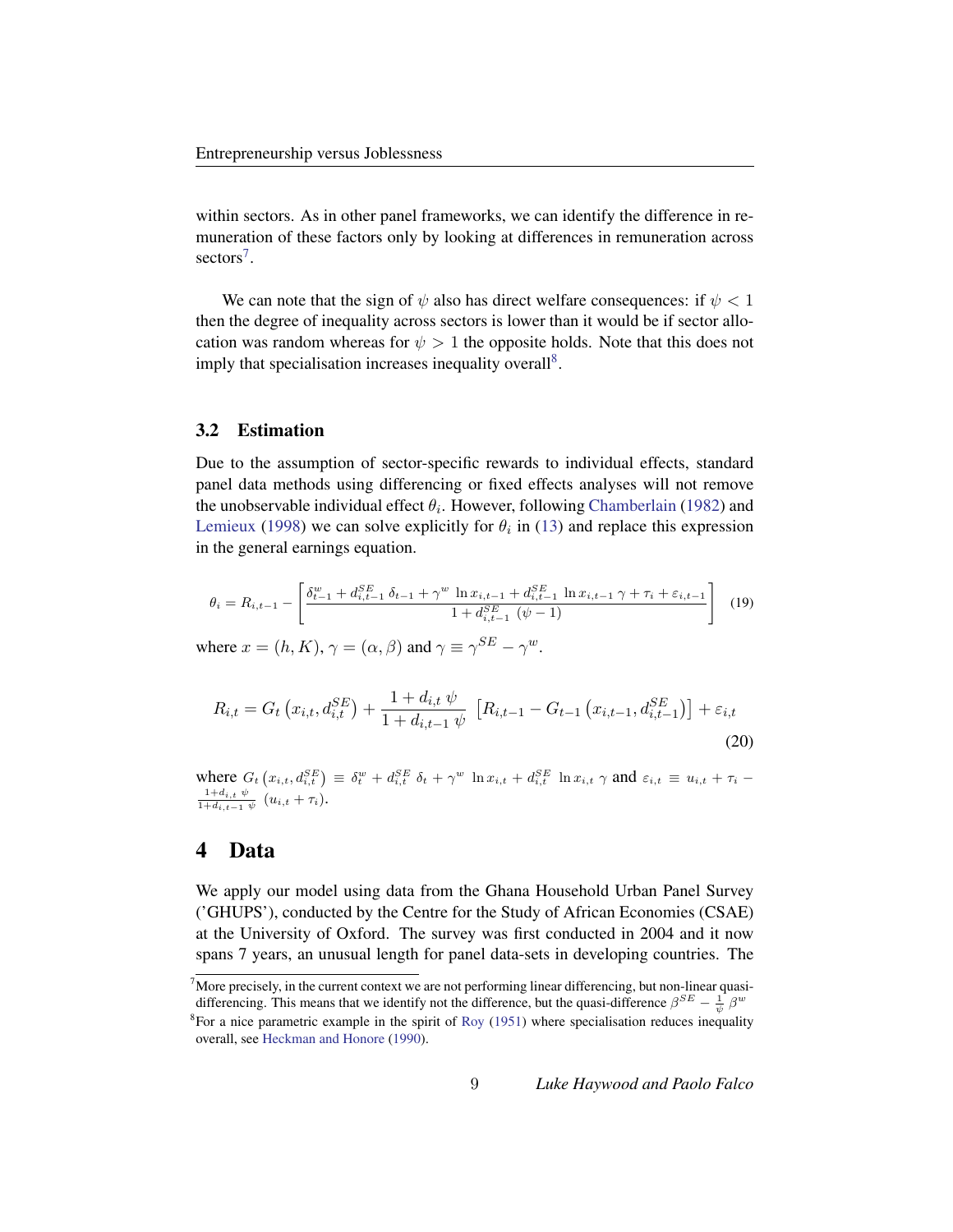GHUPS covers four cities: Accra, Kumasi, Takoradi and Cape Coast. Respondents were drawn by stratified random sampling of urban households from the Population and Housing Census of 2000. The survey was designed to cover all household members of working age at the time of the interview. After the first wave, the sample expanded by incorporating new members of the original households, as well as new households formed by individuals who had left their original household and were tracked to their new locations. Table (1) and (2) contain some key summary statistics for the sample of GHUPS respondents who are currently employed, split by sector and pooling all waves of data. Figure [1](#page-11-0) shows the distribution of (log) real monthly earnings among self-employed and wage-employed workers. Most importantly for our analysis, the dataset includes information on assets and business capital for self-employed individuals, as well as information on transitions between labour market states over the years. Table [\(3\)](#page-14-0) summarises transitions between sectors, pooled across all panel waves. It is confined to workers who are employed both at t and t−1 and shows that 14 % of all workers who are in wage-emlpoyment in any given period move to self-employment in the next period, while 9.5% of self-employed workers move to wage-employment. Though sizable in percentage terms, the number of observed transitions will pose a challenge to the precision of our more complex estimators.

| raore 1. Samman y Statistics Sen |             |           |          |           |      |
|----------------------------------|-------------|-----------|----------|-----------|------|
| Variable                         | <b>Mean</b> | Std. Dev. | Min.     | Max.      | N    |
| Male                             | 0.273       | 0.445     |          |           | 1141 |
| Age                              | 37.493      | 10.742    | 15.208   | 69.659    | 1141 |
| Educ                             | 7.461       | 3.98      | $\theta$ | 17        | 1141 |
| Real Val Tools/Equip             | 76.658      | 825.081   | $\theta$ | 25889.287 | 1141 |
| <b>Real Asset Val</b>            | 224.828     | 737.194   | $\theta$ | 11610.914 | 613  |

Table 1: Summary Statistics - Self

Table 2: Summary Statistics - Wage

| Variable             | Mean    | Std. Dev. | Min.     | Max.     | N    |
|----------------------|---------|-----------|----------|----------|------|
| Male                 | 0.617   | 0.486     |          |          | 1304 |
| Age                  | 33.517  | 10.882    | 16.042   | 68.207   | 1428 |
| Educ                 | 9.231   | 3.663     |          | 18       | 1344 |
| Real Val Tools/Equip |         |           |          |          |      |
| Real Asset Val       | 206.321 | 475.748   | $\theta$ | 6076.791 | 446  |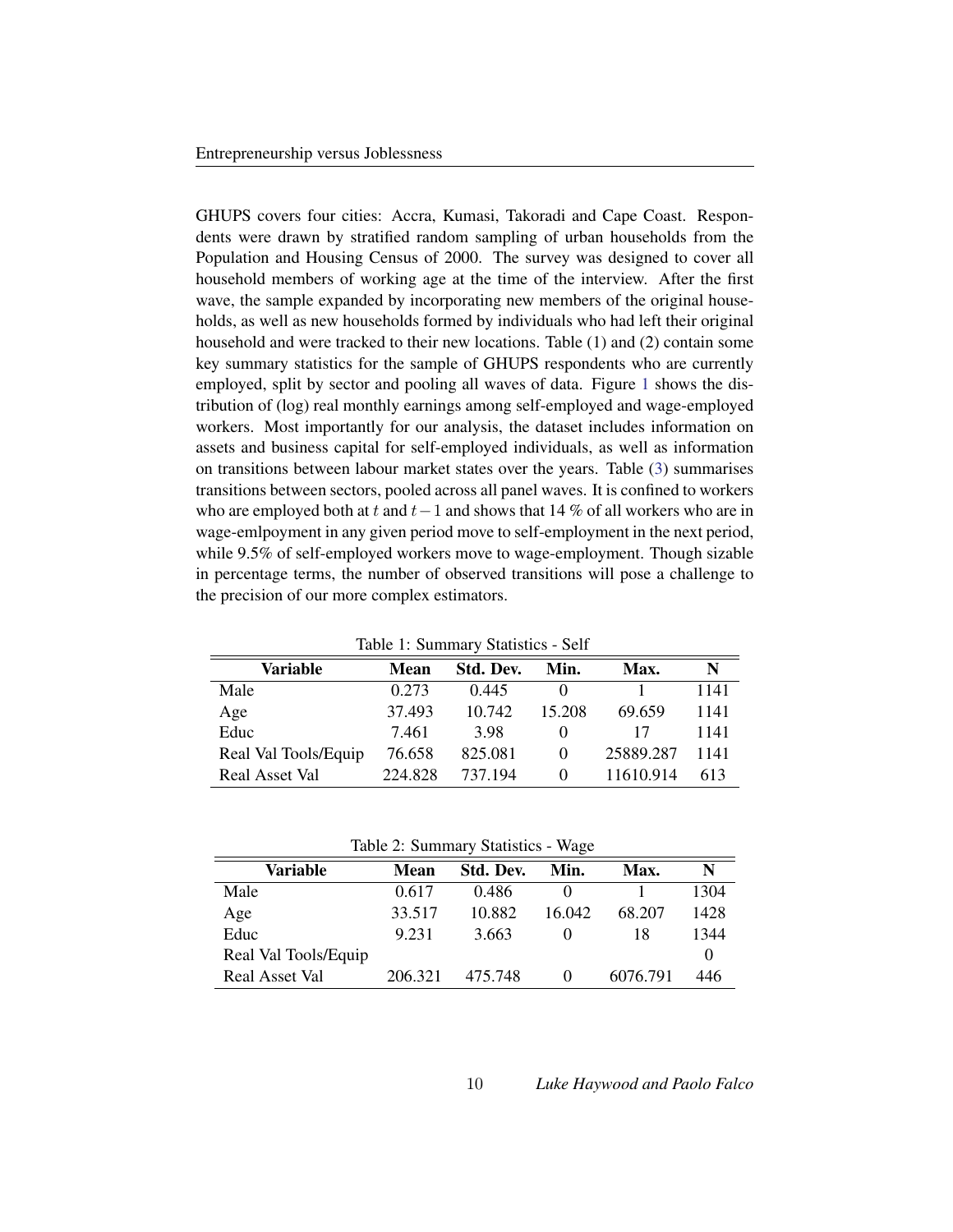<span id="page-11-0"></span>

#### 4.1 Measures of capital

Given its traditionally important role in analysing self-employment decisions, our measure of capital deserves some discussion. The descriptives will serve the double role of helping us check data consistency and providing useful insights.

Various types of capital are observed - agricultural land, real estate, tools and equipment - for each of which respondents are asked to report monetary valuations. Ownership of agricultural land is very rare in urban Ghana, while the value of real estate is measured very noisily and suffers from the problem of identifying ownership, especially in those areas where urban development has been largely unregulated and official titling is absent. For these reasons we choose to focus on the value of household and business assets. As figure [\(2\)](#page-12-0) shows, there appears to be a clear, stable and strong relationship between the (real) value of tools/equipment and earnings (once we discard some very small capital values from 2006).

Studying the distribution of capital by sector, figure [\(3\)](#page-13-0) shows that service providers are the ones who need the most capital, followed by manufacturers and traders. To put this into context, we provide a summary of the relative size of the different sectors in which the self-employed work: Figure [\(4\)](#page-13-1) shows that the largest category of self-employed are traders, followed by service providers and manufacturers.

In order to test our model, we need data on the income stream or the usage value generated by the assets respodents own, in any given period. However, since the majority of our respondents lacks access to formal banking and does not own real estate that can be rented out, we do not expect to observe significant cash streams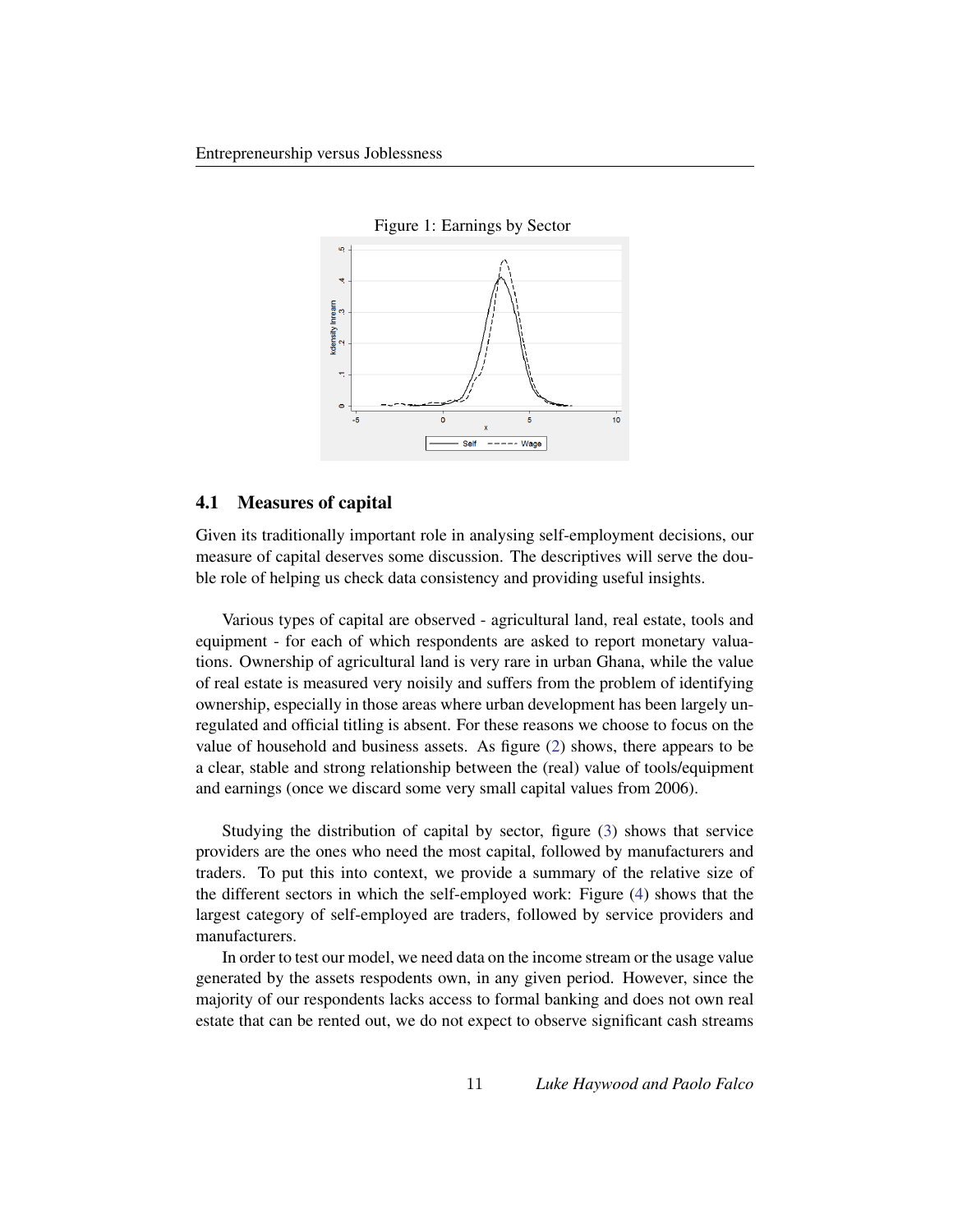<span id="page-12-0"></span>

generated by asset ownership in our sample. Therefore, we choose to impute a usage value of assets for every period. In doing so, we assume that usage-returns to assets accrue at a constant rate to all reposndents (clearly an over-simplification, since heterogeneous returns might play an important role).<sup>[9](#page-12-1)</sup>

Capital holdings may be derived from past labour market outcomes - thus related to not only schooling but earnings. This would mean that earnings shocks in the past may be correlated with capital holdings. This type of reverse causality has been the motivation for models using functions of predetermined (as opposed to current) levels of capital as instruments for capital holdings. We leave integrating this type of [\(Arellano and Bond](#page-22-7) [\(1991\)](#page-22-7), [Blundell and Bond](#page-22-8) [\(2000\)](#page-22-8)) strategy into the current framework to future work.

<span id="page-12-1"></span> $9$ At the time of writing, Feb 2011, the Bank of Ghana Official interest rate is 13.5 % p.a, while the latest inflation figures report that inflation was 10 % over the past year. The real official interest rate is therefore 3.5 %. We believe this is likely to be an upper bound on what our respondents can gain on the value of their assets, since they mostly lack access to official banking and many of their assets are not sufficiently liquid. Therefore, we choose to apply a 2 % AER interest rate, which amounts to 1.16 % per month. This is likely an overestimate for the past years covered by our survey, where inflation has been on average higher. We will attempt a more detailed construction of the usage value interest rate in future drafts of the paper.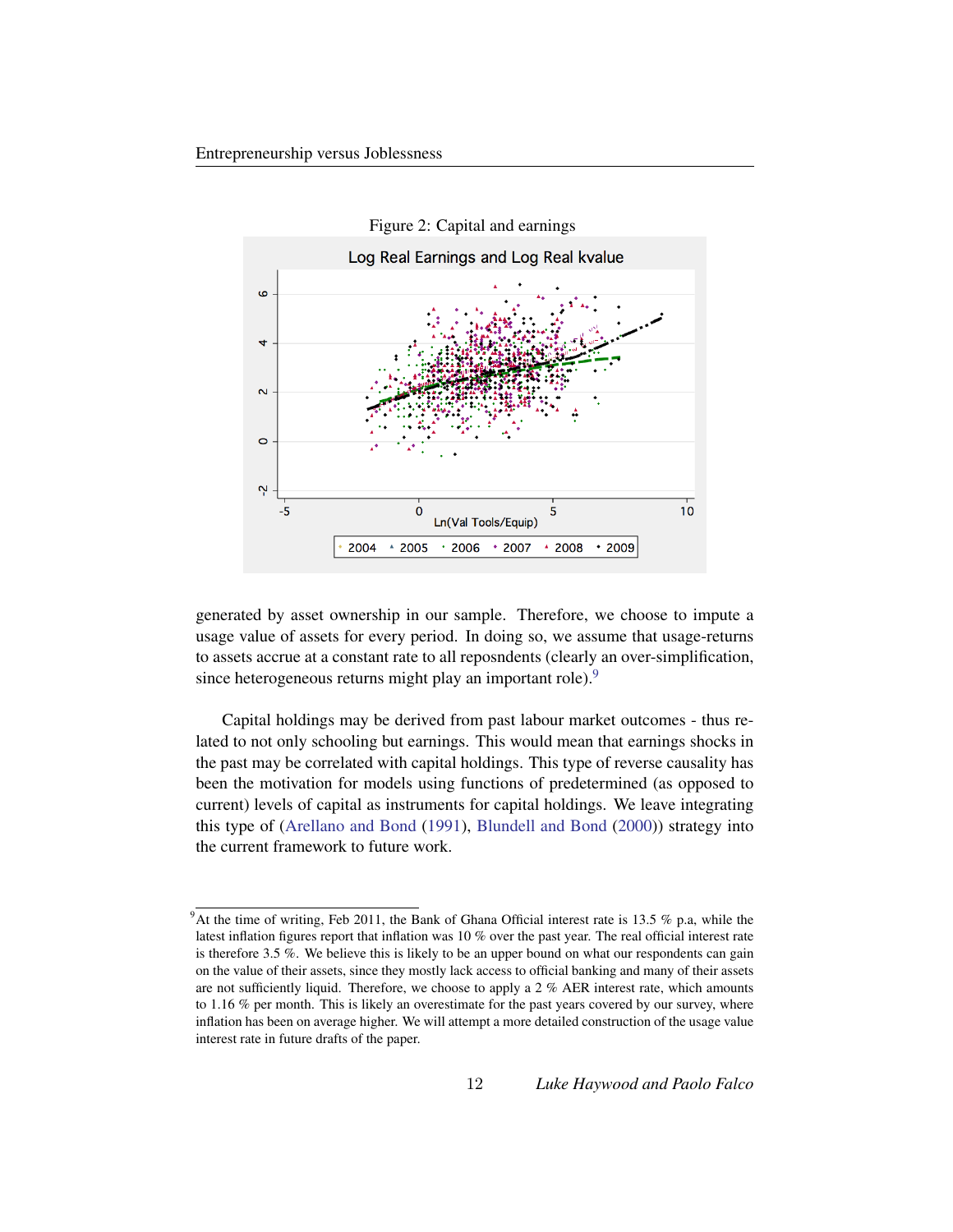

<span id="page-13-0"></span>Figure 3: Distribution of lnrkvalue by sector

<span id="page-13-1"></span>Figure 4: Sector shares

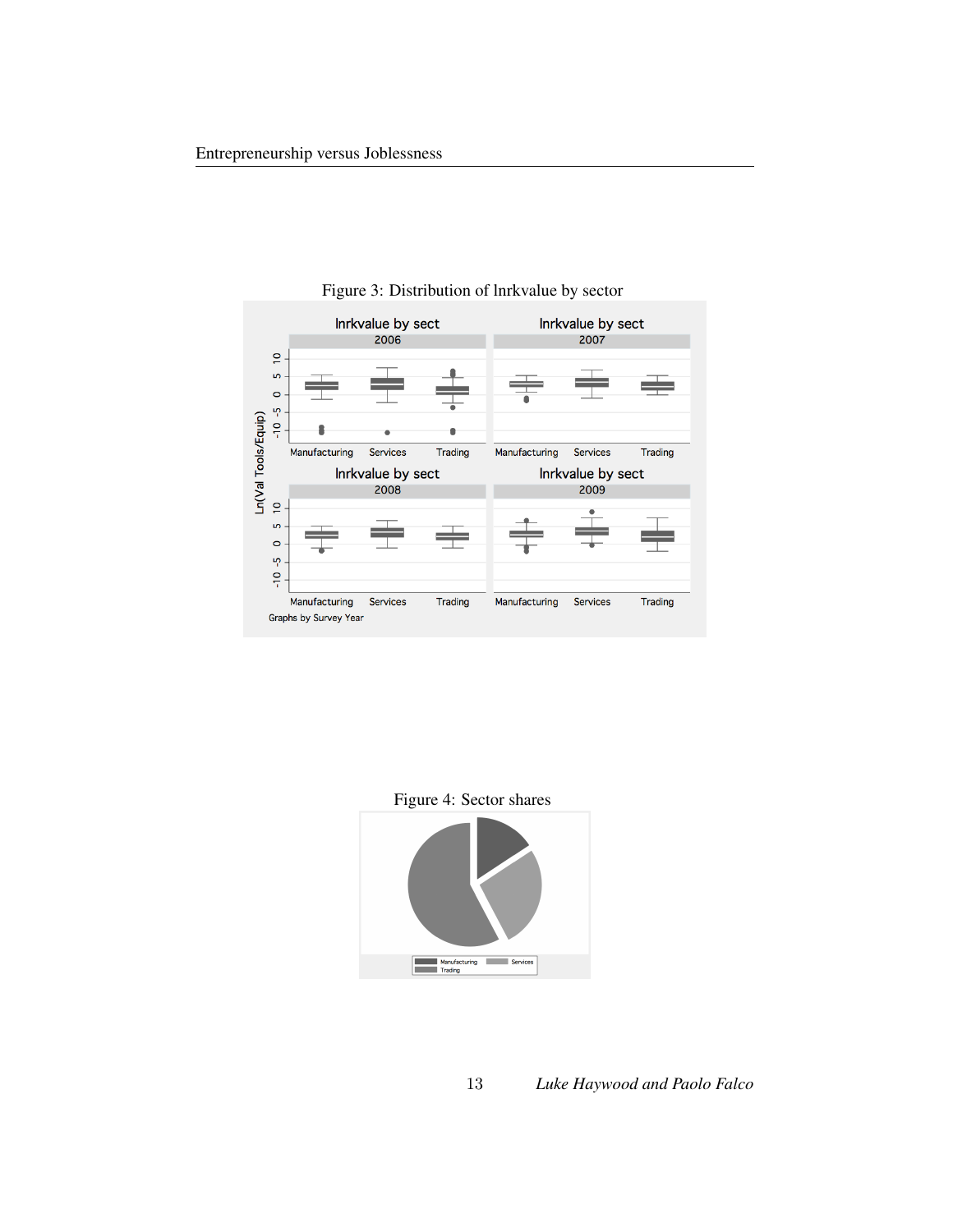|                             | $Salaried\,Wage\,Emp_{t-1}$ | $Self - Emp_t$ | Tot   |
|-----------------------------|-----------------------------|----------------|-------|
| $Salaried\,Wage\,Emp_{t-1}$ | 1,008                       | 166            | 1,174 |
|                             | (85.86)                     | (14.16)        | (100) |
| $Self - Emp_{t-1}$          | 171                         | 1,638          | 1,809 |
|                             | (9.45)                      | (90.55)        | (100) |
| Tot                         | 1,179                       | 1,804          | 2,983 |
|                             | (39.52)                     | (60.48)        | (100) |

#### <span id="page-14-0"></span>Table 3: Sector Movement

One-period transitions pooled across wavews; Percentages reported in parentheses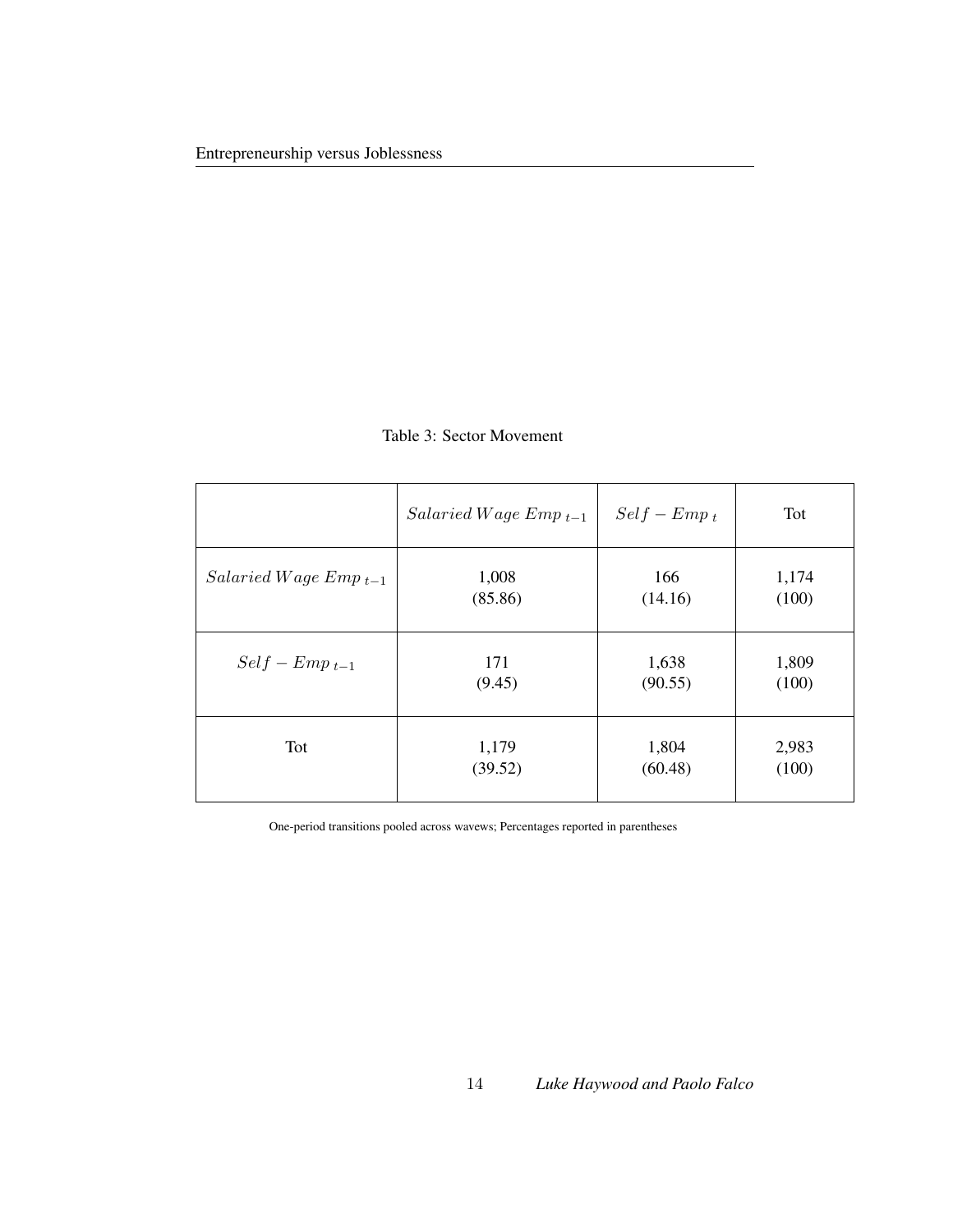### <span id="page-15-0"></span>5 Results - *Work in progress*

In this section we present a set of *preliminary* results from the estimation of our quasi-differenced earnings model using the Generalized Method of Moments (GMM). We begin by estimating the model over *pairs* of consecutive years, which helps us curtailing the problem caused by missing observations over multiple panel waves, which significantly reduces the size of the available sample. Moreover, the computation of the standard errors to be attached to our GMM estimates is currently work in progress and we are not able to draw precise statistical inference yet. However, presenting our preliminary results constitutes prima facie evidence of whether our model yields intuitively meaningful insights. As a check on the limitations of our GMM estimation, we parallel our results with estimates from Non-Linear Least Squares (NLS) and standard Fixed-Effects models. The results are reported in table [\(4\)](#page-17-0).

First, the GMM estimates consistently show a value of  $\psi$  larger than 1, evidence that workers with a comparative advantage in self-employment tend to be rewarded if they do choose to be self-employed, i.e. evidence of positive sorting on unobservables into the self-employed sector (consistent, for example, with selfselection). In our first models we only control for physical capital, leaving aside human capital and other observables that we will include at a later stage. In this model, the time and sector-specific constant for the self-employed sector is larger than the one for wage employment: i.e. with the exception of 2009-2010, there is a positive earnings premium for wage employees over the self employed once we control for unobserved heterogeneity and capital (( $\delta^{SE} - \delta^{\omega} > 0$ ).

Our dataset contains additional information about the reasons for a sectoral change. Namely, we can separate *voluntary* from *involuntary* separations. Using this data we will test whether self-selection into different occupations is indeed the driving force behind our results. As the data requires further cleaning, we are unable to provide these results in the current draft.

#### 5.1 Workers' comparative advantage

In this section we use the results of our estimation to compute the individual levels of comparative advantage  $(\theta_i)$ . Recovering those individual parameters will inform us of the degree of positive selection of workers in the labour market. Namely, we will analyse the distribution of  $\theta$  among the wage-employees and the self-employed. Following our model, estimates of  $\theta_i$  can be obtained as: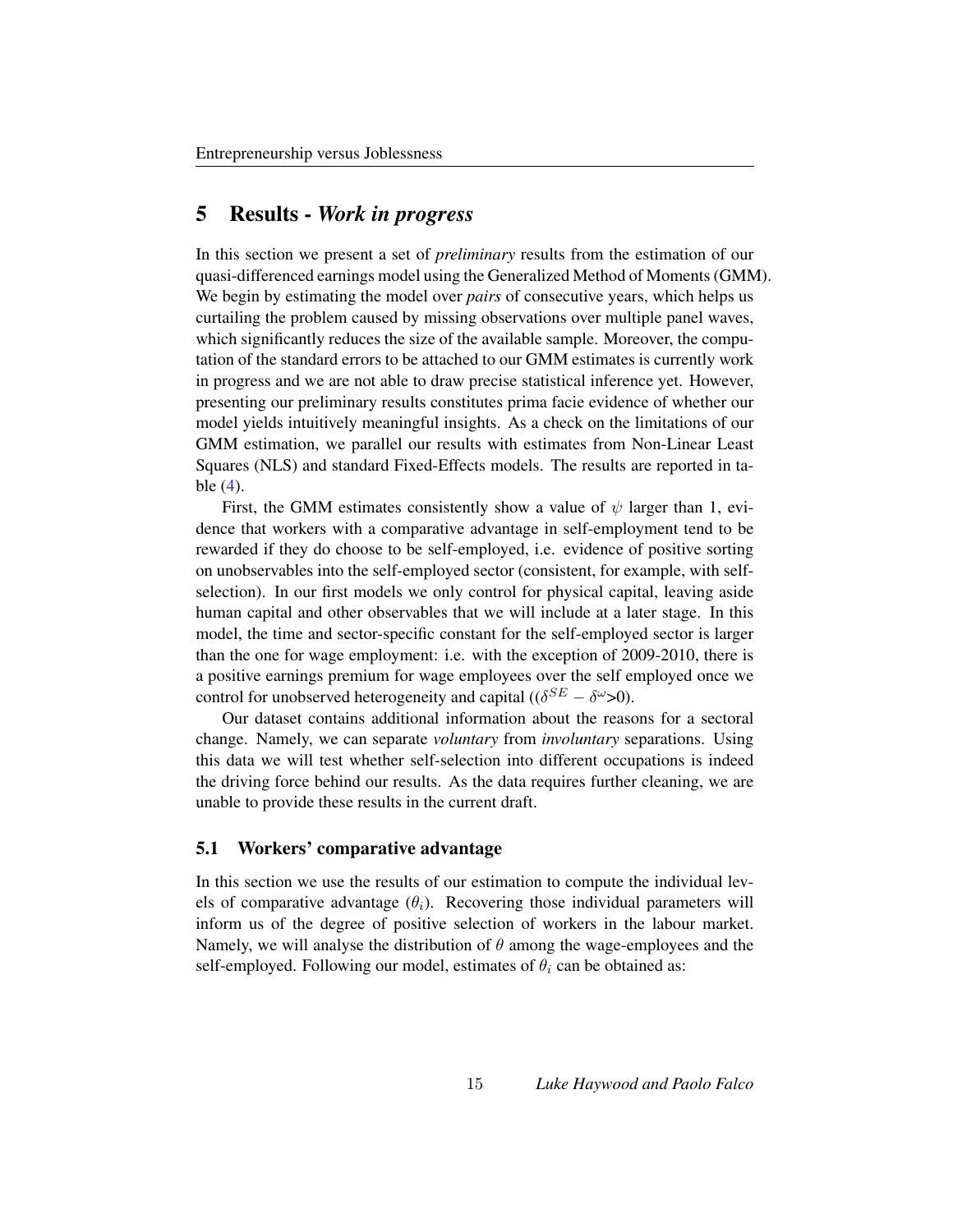$$
\hat{\theta}_i = \frac{1}{T} \sum_{1}^{T} \left( \frac{R_{i,t} - \hat{R}_{i,t}}{1 + d_{i,t}^{SE} \left( \hat{\psi} - 1 \right)} \right)
$$
(21)

$$
\hat{\theta}_{i} = \frac{1}{T} \sum_{1}^{T} \left( \frac{R_{i,t} - (\hat{\delta}_{t}^{w} + d_{i,t}^{SE} \hat{\delta}_{t} + \hat{\gamma}^{w} \ln x_{i,t} + d_{i,t}^{SE} \ln x_{i,t} \hat{\gamma})}{1 + d_{i,t}^{SE} (\hat{\psi} - 1)} \right)
$$
(22)

Upon plotting the density of  $\theta_i$  by sector of employment in Figure [\(5\)](#page-18-0) - [\(7\)](#page-19-0), the first interesting finding is that there is very large overlap in the unobserved heterogeneity of workers across the two sectors. However, we find that the distribution of  $\theta$  for wage workers (first order) statistically dominates that of the self-employed. This means that despite a wage structure in the wage employed sector that does not favor individuals who have good characteristics for self-employment, many of these individuals are actually found in the wage employed sector.

Finally, the estimated model parameters can be employed to answer the central question to this paper: taking into account the unobserved heterogeneity, what are the causes of the increase in self-employment over time? We can analyse differences in returns to observables, unobservables as well as the sector dummy  $\delta$ which - given we are conditioning on observables and unobservables and in across sectors - can be interpreted as an indication of a lack of perfect mobility across sectors. Other candidate explanations for changes in sector composition of the labour force include changes in risk or hedonic characteristics.

How many new self-employed are choice and how many necessity self-employed  $10$ ?

One statistic which generalises the question of choice or necessity self-employment is "For how many individuals would it have been beneficial to move into selfmeployment"?, i.e. we are interested in  $E\left(R_t^j - R_{t-1}^k\right)$  for  $j, k \in \{SE, w\}$  and  $j \neq k$ . Given our non-linear panel model we can only identify  $E\left(R_t^w - \frac{1}{\psi}R_{t-1}^{SE}\right)$ and  $E\left(R_t^{SE} - \psi \ R_{t-1}^w\right)$  however.

On the one hand, developing countries are still characterised by the lack of widely accessible formal banking infrastructure. On the other hand, informal saving mechanisms (e.g. susu collectors in Ghana) are characterised by astonishingly

<span id="page-16-0"></span> $10$ Note that without additional assumptions it is not possible to answer this question in levels, i.e. to estimate the share of choice vs. necessity employed in the population. This would require information of the returns to human capital in both sectors and not only of the quasi-difference.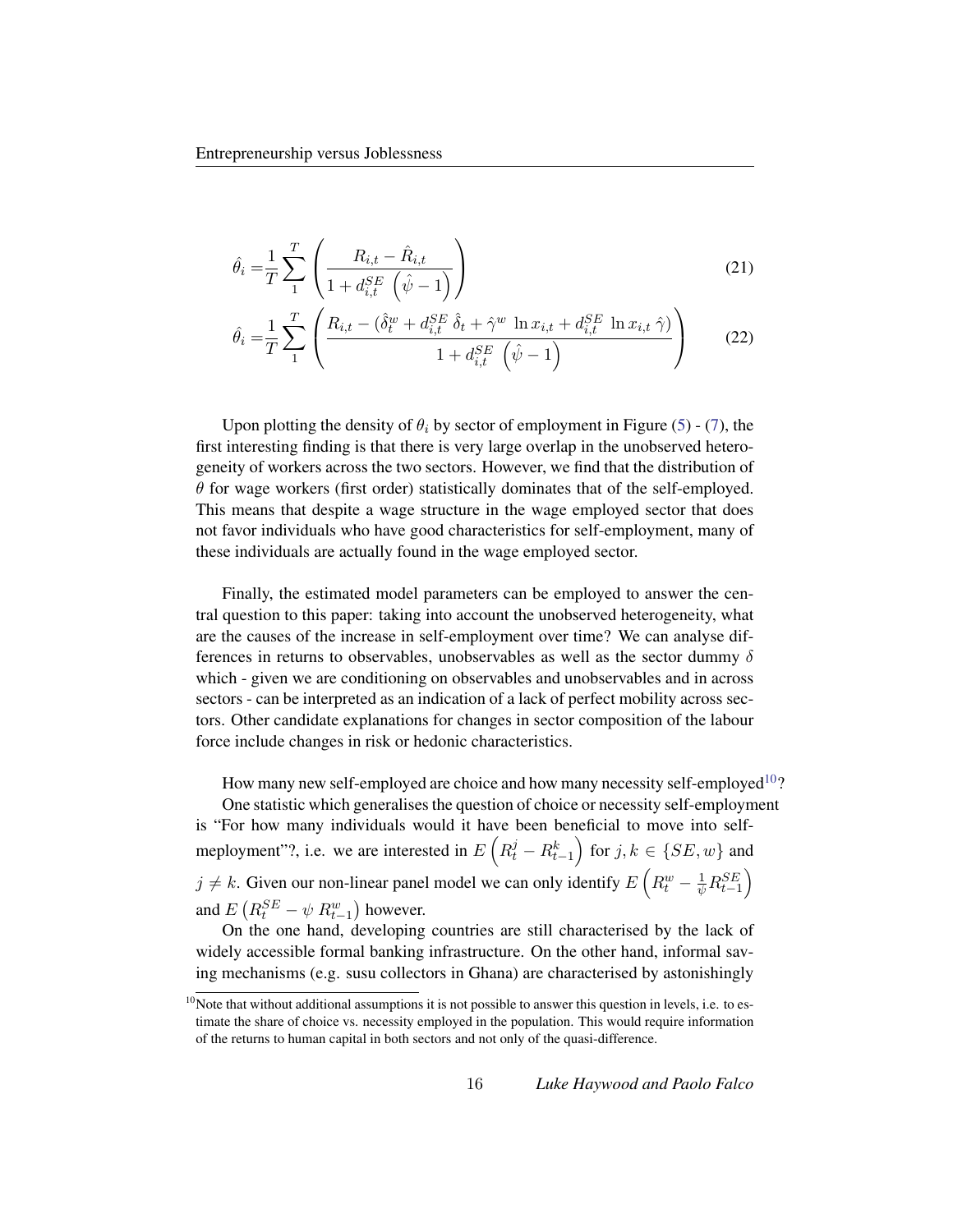|                                        | <b>GMM</b> | <b>GMM</b> | <b>GMM</b>      | <b>NLS</b>            | FE                    |
|----------------------------------------|------------|------------|-----------------|-----------------------|-----------------------|
|                                        | $(04-05)$  | $(05-06)$  | $(09-10)$       | $(04-08)$             | $(04-08)$             |
| $\delta^{SE} - \delta^w$               | 0.091      | 0.056      | $-0.031$        | 0.343<br>(.326)       | 0.218<br>(0.198)      |
| $\beta_{Male}^W - \Psi \beta_{Male}^S$ |            |            |                 | $-0.287**$<br>(0.177) | $-0.287**$<br>(0.127) |
| $\beta_{Educ}^W - \Psi \beta_{Educ}^S$ |            |            |                 | $0.064**$<br>(0.025)  | $0.057***$<br>(0.017) |
| $\beta_{\ln K}^{SE}$                   | 0.078      | 0.023      | 0.069           | 0.033<br>(0.031)      | 0.029<br>(.026)       |
| $\beta_{\ln K}^W$                      | 0.002      | 0.138      | $-0.003$        | $0.039**$<br>(0.017)  | $.076***$<br>(0.016)  |
| Ψ                                      | 1.122      | 1.136      | 1.551<br>(0.99) | 1.033                 |                       |
| Obs.                                   | 384        | 506        | 543             | 1440                  | 2126                  |
| $R^2$                                  |            |            |                 | .899                  | .909                  |

<span id="page-17-0"></span>Table 4: First Results

low interest rates (sometimes negative in real terms). Whilst these forms of savings may have other justifications, the observed returns to capital in these widely used schemes almost certainly imply  $(?)$ .<sup>[11](#page-17-1)</sup>

# 6 Beyond average earnings

The framework presented so far assumes that workers' objective function consists of maximising expected material gains. Alternative factors determining the choice of self-employment may of course then be invoked to challenge the classification of individuals who are predicted to earn less on transiting to self-employment. The literature has considered two factors in particular (excluding capital constraints, which we assume to be complete).

First, empirical evidence suggests that job-satisfaction is higher among self-

<span id="page-17-1"></span><sup>&</sup>lt;sup>11</sup> Clearly, the existence of a uniform and exogenous return to saving in the economy that applies to all agents is an over-simplification. Considerably more realistic will be, in a more complex version of the model, to allow for heterogeneity in workers' access to credit markets.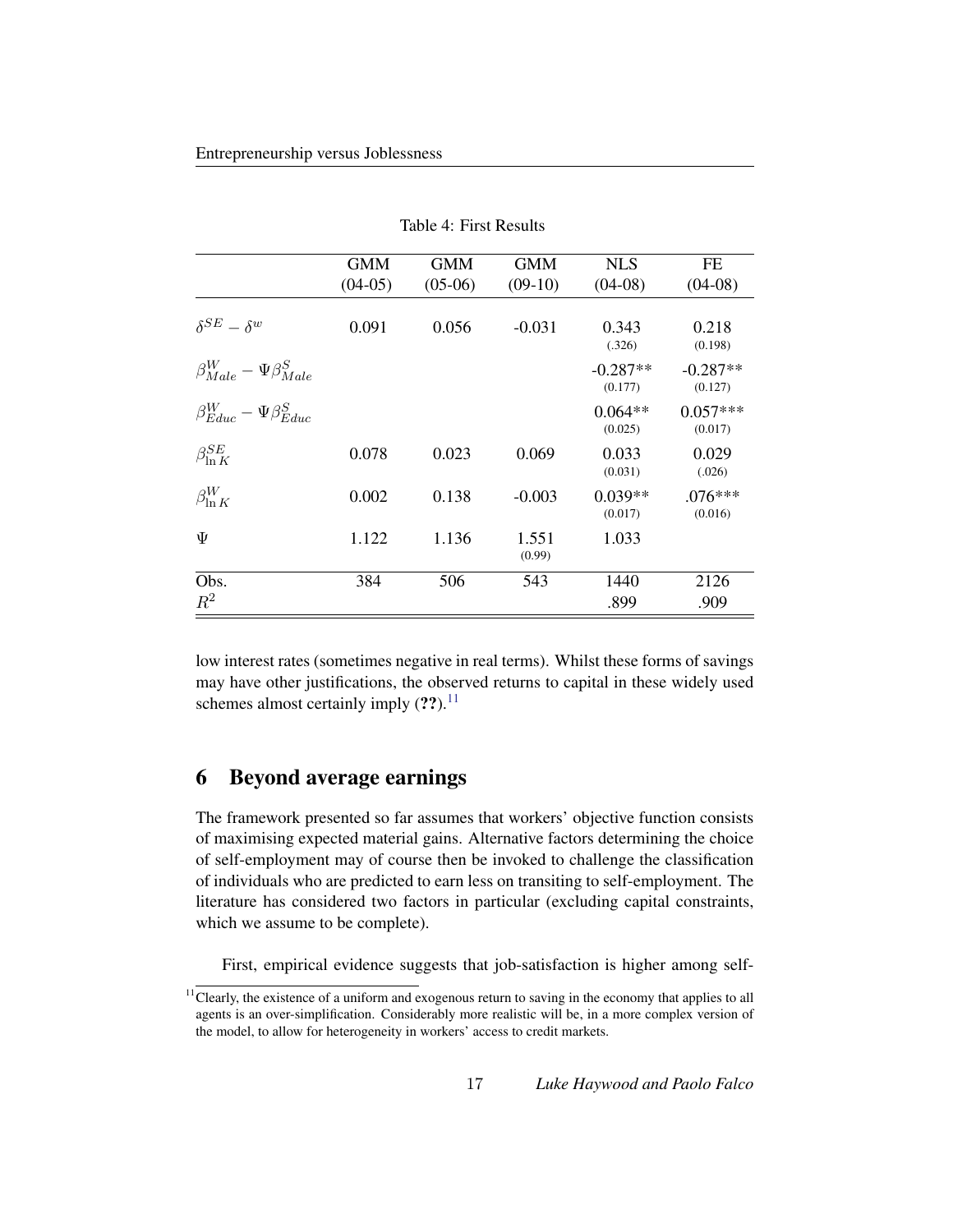

<span id="page-18-0"></span>Figure 5: Estimated comparative advantage effect by sector (2004-2005)

Figure 6: Estimated comparative advantage effect by sector (2005-2006)

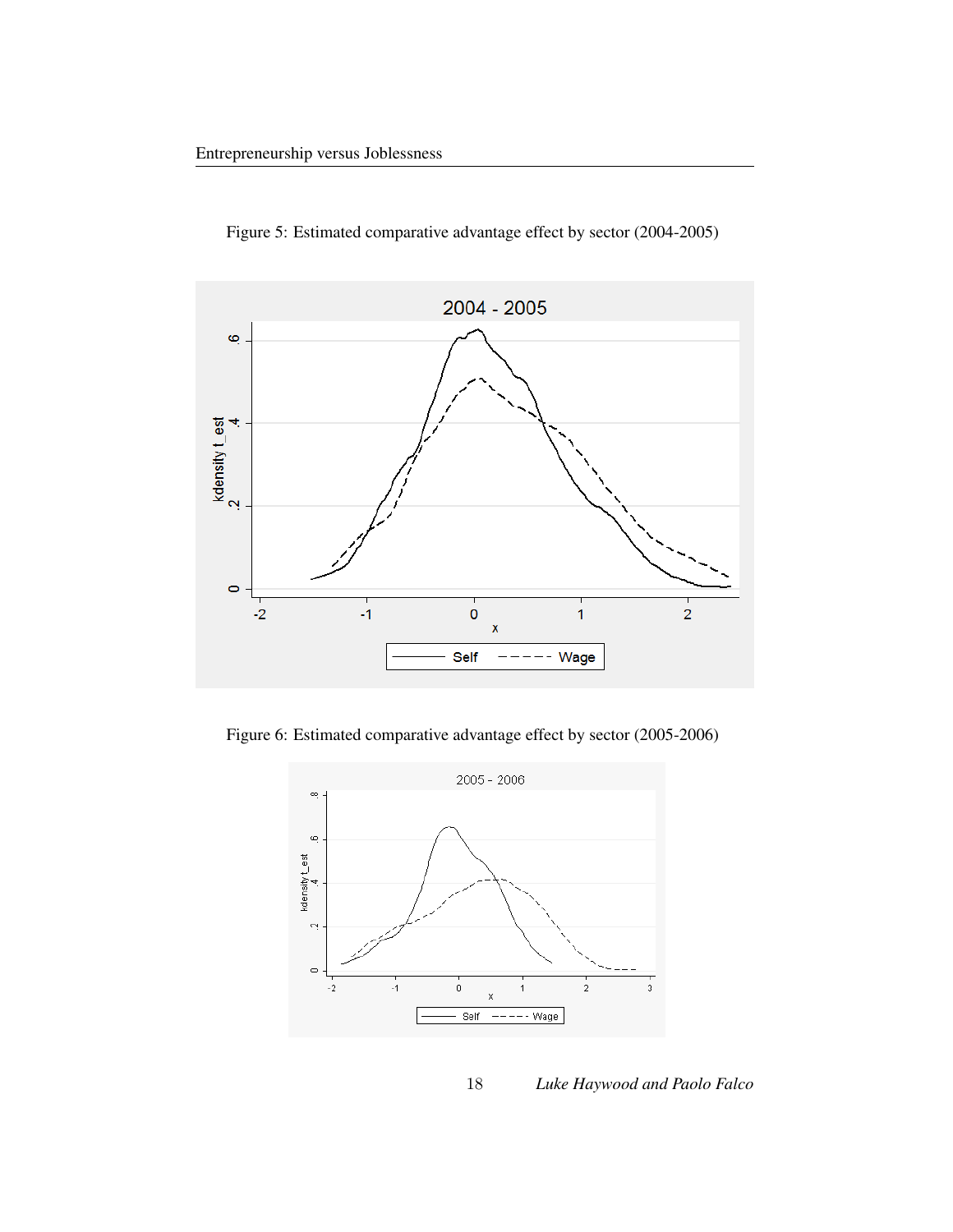<span id="page-19-0"></span>

Figure 7: Estimated comparative advantage effect by sector (2009-2010)

employed workers than among wage-employees, after controlling for other workers' characteristics [\(Blanchflower](#page-22-9) [\(2004\)](#page-22-9), [Benz and Frey](#page-22-10) [\(2008\)](#page-22-10), [Benz and Frey](#page-22-11) [\(2003\)](#page-22-11)). This may indicate that working conditions, managerial independence, flexibility (or any other characteristics of self-employment) may be valued in addition to material compensation. Second, not only the amount, but also the variance of earnings may be an argument of the objective function. Differences in risk aversion may explain different choice between self-employment and wage work for given levels of capital (rather than frictions in the labour market, as assumed here).

With respect to risk aversion, empirical evidence from urban Ghana supports the intuition that self-employed individuals have lower levels of risk aversion (REF). Hence, given that our model assumes risk-neutrality, we are implicitly raising the attractiveness of self-employment. Our estimated share of necessity self-employed movers should thus be viewed as a lower bound on the actual figure, that would emerge if attitudes to risk were taken into account  $12$ .

Similarly, differences in job satisfaction that derive from non-pecuniary jobattributes or unobservable individual characteristics, may also be related to occupational choice. If non-material benefits increase the attractiveness of the selfemployed option, our estimated share of necessity self-employment will be an

<span id="page-19-1"></span> $12$ Given that some experimental data on risk aversion is available for the population we are studying, the quantitative implications of taking into account a positive level of risk aversion may be considered.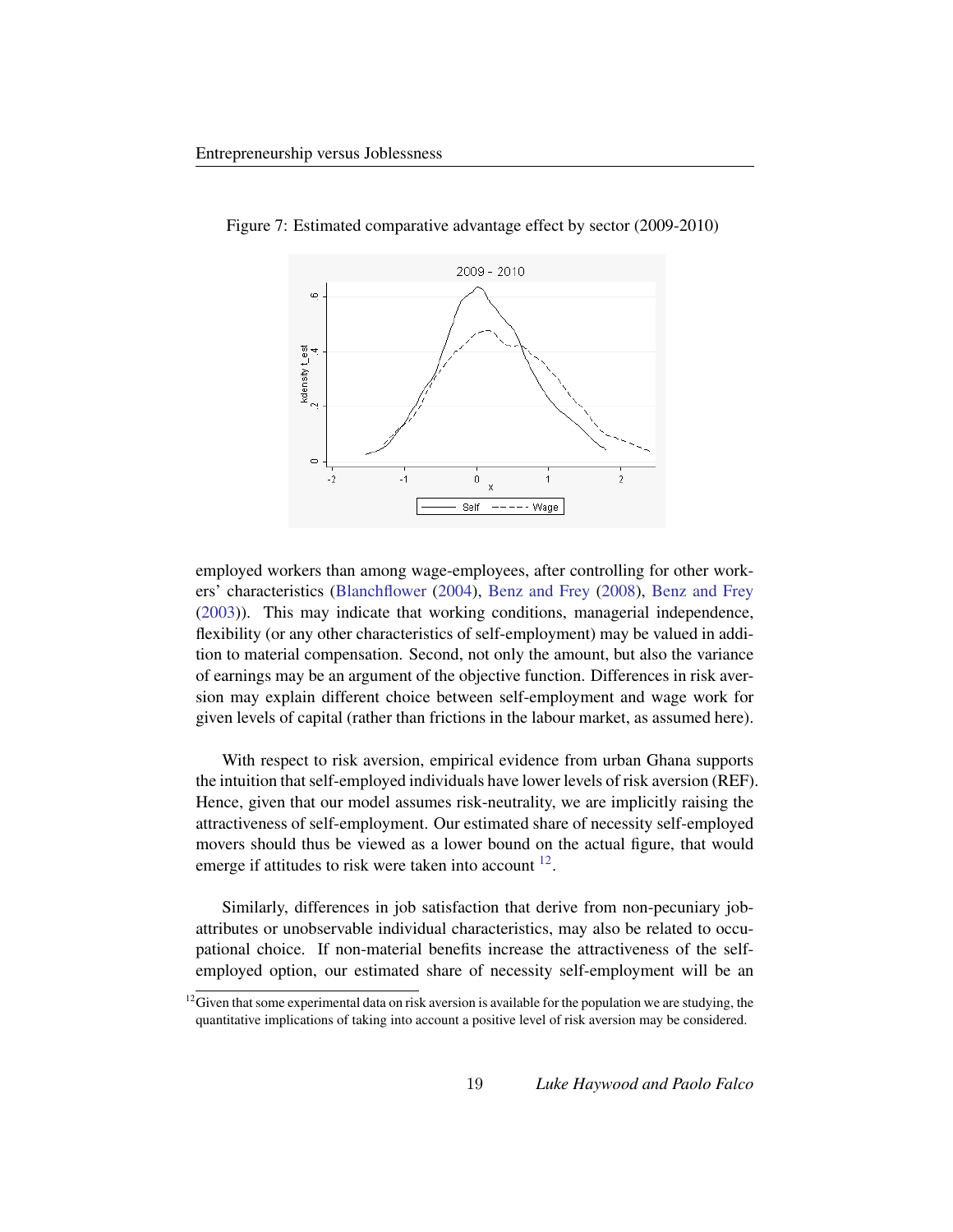over-estimate of the truth. To deal with this problem, we can consider

the evolution of job satisfaction analogously to that of wages. Alternately, we can consider job satisfaction (for which a subjective indicator is available in the data) as one of the factors influencing wages in the two sectors and test whether differences in working conditions compensate for part of the earnings differential.

# 7 Conclusion

This article has argued that despite a multiplicity of self employment experiences, two distinct conditions (with strong welfare implications) exist and can be empirically identified: on the one hand involuntary or *necessity self employed* workers would prefer a wage-job at the going wage rate and, on the other hand, the voluntary or *choice* self employed, who benefit from the relatively high returns to capital available in many developing countries. We propose a model that allows us an empirical translation of this distinction and analyze the causes of the increase in self-employment under this perspective.

Identification of the fraction of necessity self employed movers relies on information about savings and hypothetical earnings in the two sectors, which we calculated using information on transitions, earnings, personal characteristics and data on capital holdings - all of which are available in the Ghana Household Urban Panel Survey. Finally, we allow for an unobserved relative performance effect capturing the possibility of differential unobserved heterogeneity in wage employment and self employment.

We believe the distinction between choice and necessity of self-employment is meaningful because there is strong evidence of a lack of labour market clearing as well as very restricted financial markets. The distinction is relevant for policy discussions, since controversy exists about the desirability of the strong increase in self-employment that has been observed in many African countries over the last ten to twenty years. The focus of development work - whether capital market or labour market imperfections ought to be targetted, for example - often presupposes a view of whether self-employment is chosen or suffered. Surprisingly, there has been very little direct evidence on this. In particular, it ought to be noted that studies which focus on whether individuals are engaged in job search - the indicator with which standard labour market models test for the degree of market imperfection in wealthy countries - may be much less appropriate in a situation where the formal wage labour market is so small that a large proportion of job-less workers may be discouraged. They nevertheless suffer the consequences of self-employment.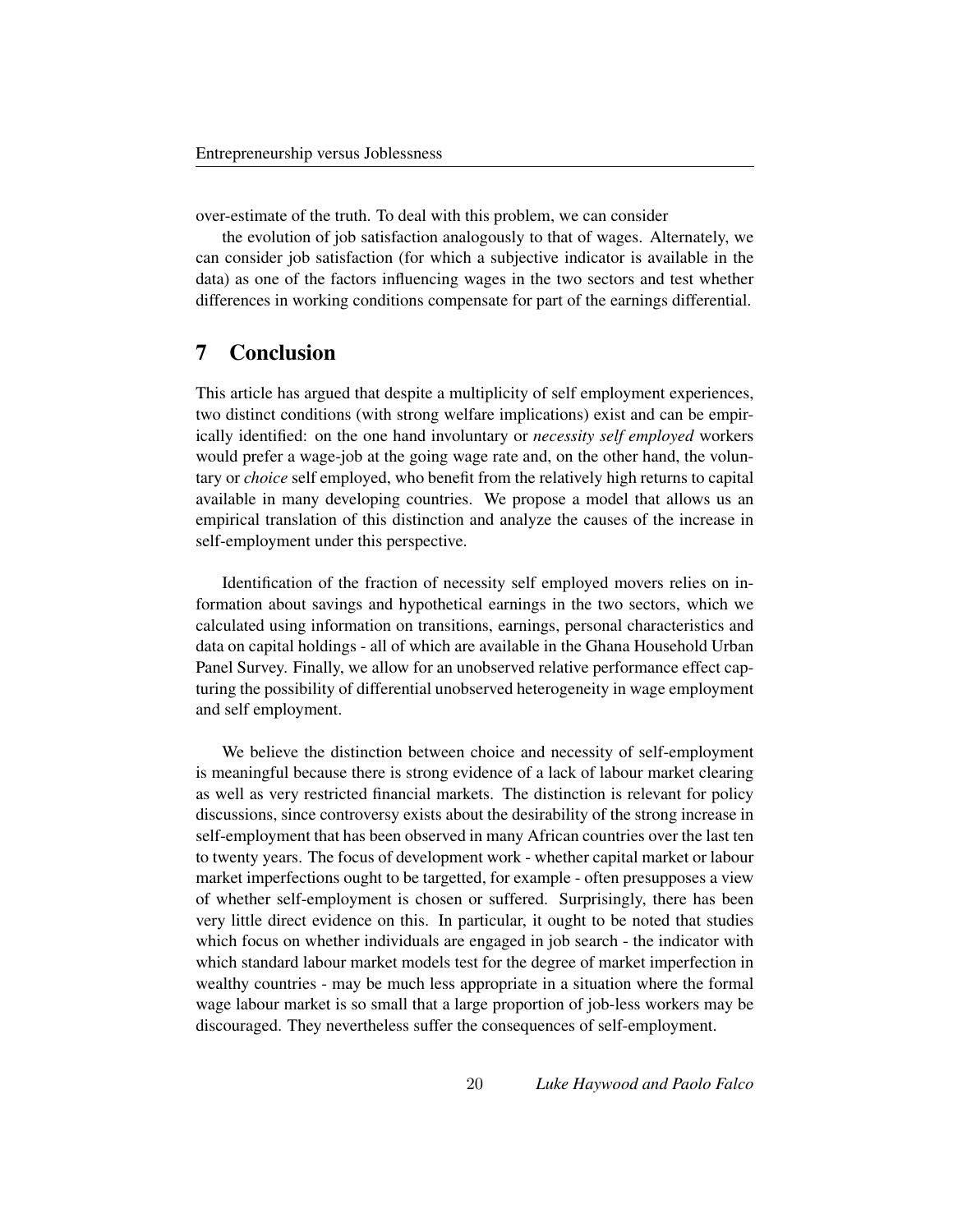The extent of necessity self-employment among the newly self-employed thus appears to be an important question and one to which we this paper finds a quantitative answer using a novel methodology with very few precedents in developing countries. Our results show, first, that the structure of earnings in the two sectors should encourage sorting on unobservables: i.e. it is the case that individuals who have a comparative advantage in self-employment are rewarded by higher earnings - ceteris paribus. Second, our model gives us some indication about what explains the wage gap in favour of the wage employees? Using the GMM model allowing for correlated random coefficients our estimate of the pure sector effect  $(\delta)$  is actually negative at the beggining of the period, indicating a self-employment wage premium. The effect may however be insignificant (standard errors are work in progress) as in the non-linear least squares and fixed effects estimations.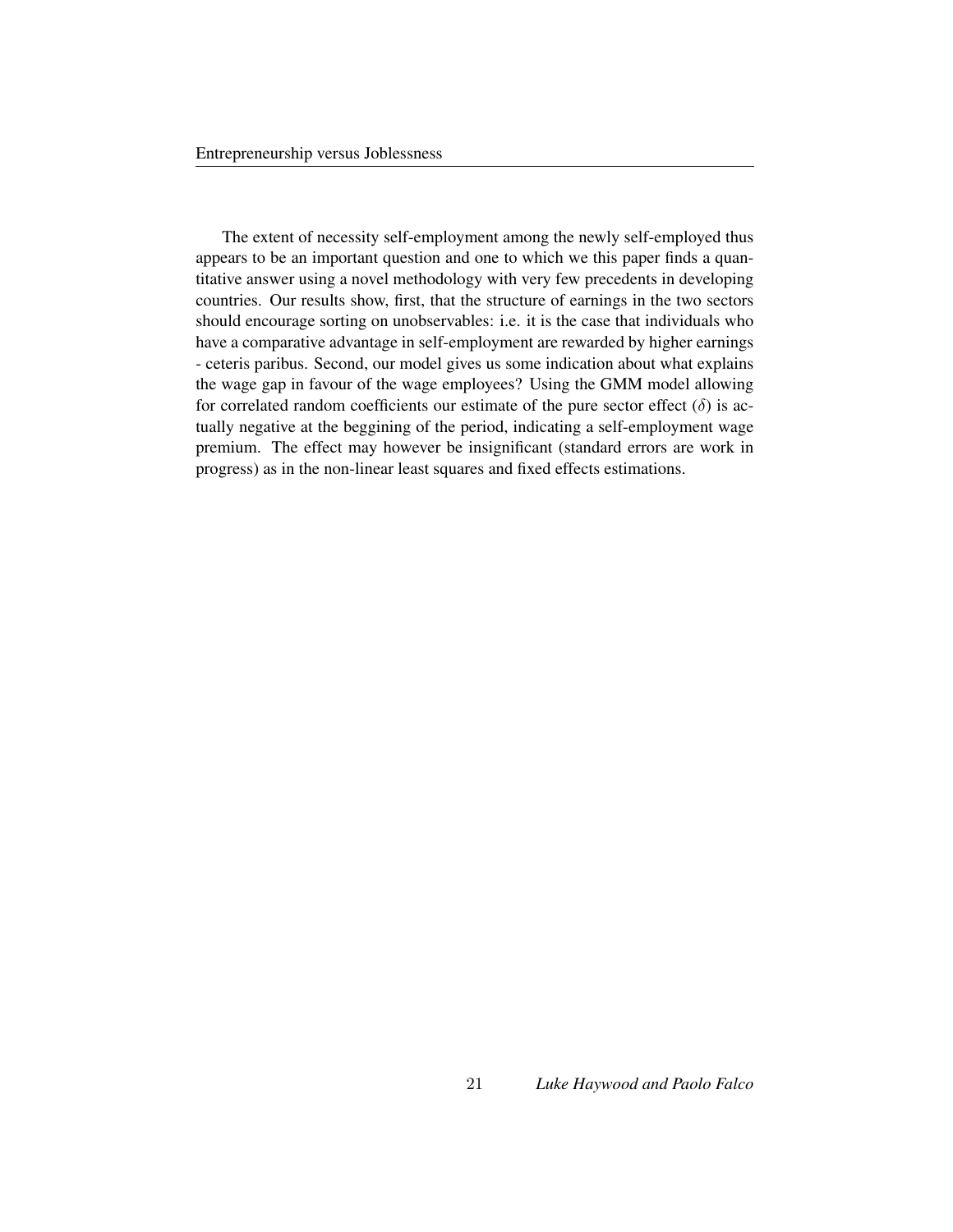### References

- <span id="page-22-7"></span>ARELLANO, M. AND S. BOND (1991): "Some Tests of Specification for Panel Data: Monte Carlo Evidence and an Application to Employment Equations," *Review of Economic Studies*, 58, 277–97.
- <span id="page-22-11"></span>BENZ, M. AND B. FREY (2003): "The Value of Autonomy: Evidence from the Self Employed in 23 countries," *University of Zurich Working Paper*.
- <span id="page-22-10"></span>(2008): "Being Independent is a Great Thing: Subjective Evaluations of Self-Employment and Hierarchy," *Economica*, 75, 362–383.
- <span id="page-22-9"></span>BLANCHFLOWER, D. (2004): "Self-Employment: More may not be better," *Swedish Economic Policy Review*, 11.
- <span id="page-22-2"></span>BLANCHFLOWER, D. AND A. OSWALD (1998): "What Makes an Entrepreneur?" *Journal of Labor Economics*, 16, 26–60.
- <span id="page-22-8"></span>BLUNDELL, R. AND S. BOND (2000): "GMM Estimation with persistent panel data: an application to production functions," *Econometric Reviews*, 19, 321– 340.
- <span id="page-22-5"></span>CHAMBERLAIN, G. (1982): "Multivariate Regression Models for Panel Data," *Journal of Econometrics*, 18, 5–46.
- <span id="page-22-1"></span>EVANS, D. AND B. JOVANOVIC (1989): "An estimated model of entrepreneurial choice under liquidity constraints," *The Journal of Political Economy*, 97, 808– 827.
- <span id="page-22-4"></span>HECKMAN, J. (1976): "The Common Structure of Statistical Models of Truncation, Sample Selection and Limited Dependent Variables," *NBER Annals of Economic and Social Measurement*, 5, 120–137.
- <span id="page-22-6"></span>HECKMAN, J. AND B. HONORE (1990): "The Empirical Content of the Roy Model," *Econometrica*, 58, 1121–1149.
- <span id="page-22-3"></span>KEANE, M. AND K. WOLPIN (1997): "The Career Decisions of Young Men," *Journal of Political Economy*, 105, 473–522.
- <span id="page-22-0"></span>KINGDON, G., J. SANDEFUR, AND F. TEAL (2006): "Labour market flexibility, wages and incomes in sub-Saharan Africa in the 1990s," *African Development Review*, 18, 392–427.